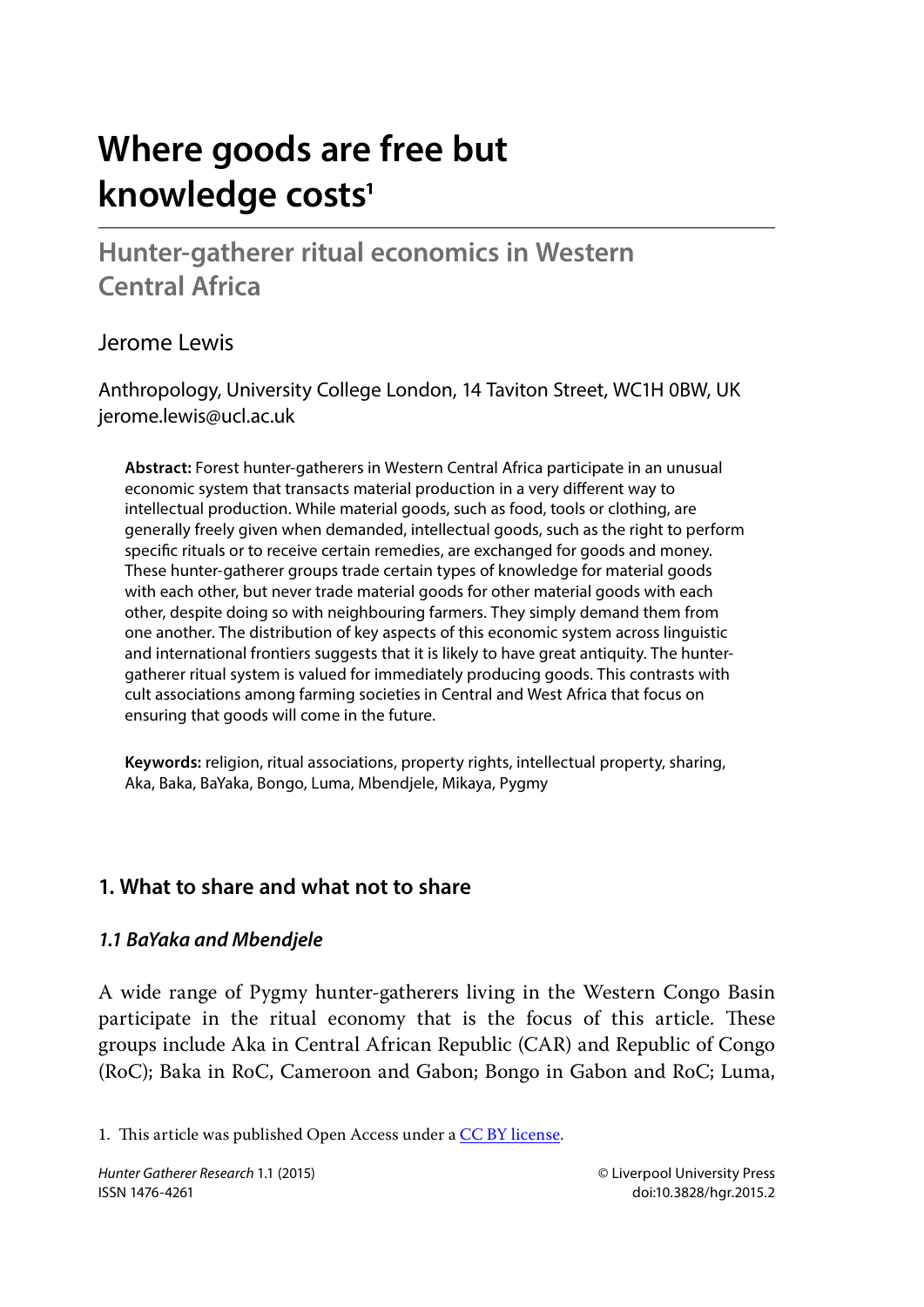Mbendjele, Mikaya and Ngombe in RoC; and probably others. Participation in this ritual economy is an important emic marker identifying 'Bayaka' (forest hunter-gatherer) people as opposed to 'Bilo' farming people. Bilo also means 'the uninitiated' in Mbendjee. Although the Bongo are not BaYaka and not active in the ritual economy I describe, they show key features of this economy in their interactions with neighbours.

Mbendjele living in the equatorial forests of northern RoC provide the ethnographic focus here since I have been working with them since 1994. Similarly to other Western Pygmies, Mbendjele say that they belong to a larger group of 'forest people' (*bisi ndima*) generically referred to as Bayaka (often contracted to Baaka and Baka depending on the speaker). Bayaka people are said to share the same forest hunter-gatherer ancestors, and to share the same economic, ritual and musical systems. Mbendjele more often refer to themselves as Bayaka than Mbendjele. Mbendjele is used to distinguish themselves from neighbouring Bayaka groups such as the Mikaya, Ngombe or Luma. Since some of these groups speak Ubangian languages (eg, Ngombe and Baka) while others speak Bantu languages (eg, Mbendjele), I write this regional ethnonym as BaYaka.

BaYaka groups still able to access good forest are well described as 'immediatereturn hunter-gatherers' (Woodburn 1982). Immediate-return hunter-gatherers achieve relative equality between camp members by demand-sharing excess production from each other, through direct individual access to the means of production and coercion, by valuing mobility and by employing levelling mechanisms such as teasing and avoidance to deal with attempts by others to claim status or impose themselves.

Despite language differences and their dispersal in small camps or settlements for much of the year, some BaYaka people, most notably young men, visit other BaYaka groups to explore, find work, participate in commemoration ceremonies (*eboka*), establish friendships, meet potential spouses or purchase a spirit-play. Their similar oral tradition, ritual and singing styles, sharing economy, forest hunting and gathering and egalitarianism make such voyages possible. While there exists the possibility of marriage relations between BaYaka groups, they do not trade goods with one another. This contrasts with BaYaka peoples' relations with Bilo farmers or 'village people' (*bisi mboka*) that are predominantly based on trading and exchanging goods. Most villagers refuse to marry BaYaka, many will not eat together with BaYaka nor allow them to stay in their homes or villages. Rivers divide the territories of different BaYaka groups ensuring they do not overlap, however villagers superimpose their land claims over parts of BaYaka land.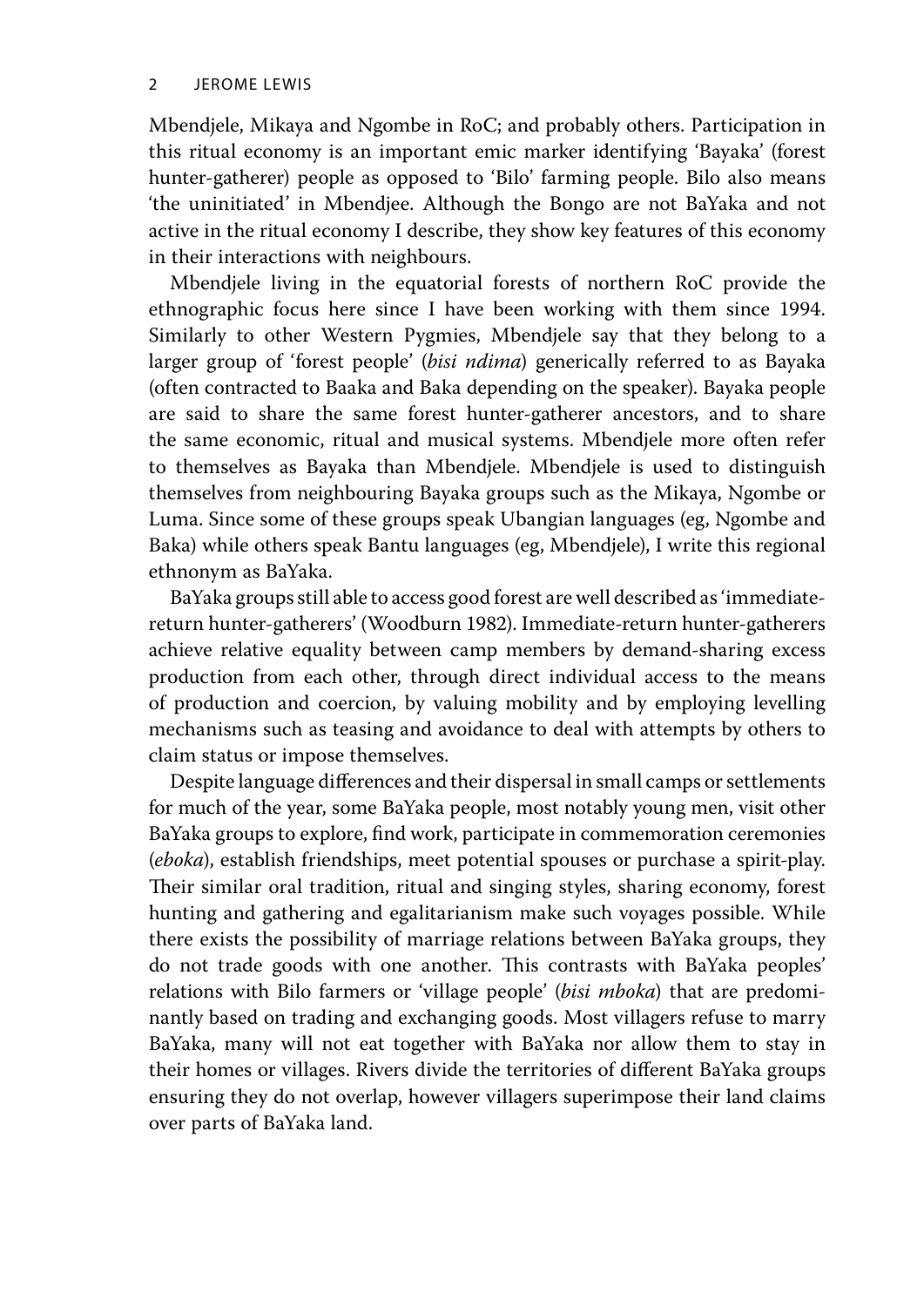There is much variation in the living conditions of BaYaka groups today. Industrial, road and market expansion into remote forest areas has drawn outsiders in to exploit resources. Discrimination by majority groups has led to no recognition of BaYaka land and resources, violent exclusion from large areas of forest by conservationists, and persecution for hunting. Many now do some farming and serve as a labour force for other groups, often in return for alcohol and food. These forces combine with aggressive government sedentarisation policies since the early 1990s, and earlier in Cameroon and Gabon, to have a negative impact on the ability of many BaYaka groups to maintain their autonomy, hunting and gathering lifestyle and culture.

Although there are important cultural differences between BaYaka groups (eg, Bahuchet 1996; 2012), differences also exist within each of the constituent groups depending on where they live. Some Mbendjele near the Central African Republic are evangelised and although relatively sedentary do not farm. Those living in or near logging towns may spend long periods working outside the forest and practice regular farming. Others further south spend most of the year in the forest, with some groups not coming out to villages for years at a time. But in general, most Mbendjele spend about two-thirds of the year hunting and gathering in forest camps and some part of the year near agriculturalists' villages or the activities of logging companies. Although continuing to hunt and gather, here they will also trade, labour or perform services for villagers and others in return for food, goods, alcohol or money.

The ritual and economic system that I discuss here is similar enough, even across ethnic and linguistic boundaries between BaYaka groups, to justify using the Mbendjele case to elucidate the system.

#### *1.2 An introduction to Mbendjele economics*

Although familiar to hunter-gatherer anthropology, I begin by briefly outlining the system of sharing that distributes material goods so as to contrast it with how the ritual economy distributes certain types of knowledge whose use produces desired goods such as food and drink, and prized social products such as music, dance and joy.

While I will outline the Mbendjele's system for distributing material property through demand sharing, similar practices are well-known from the work of anthropologists such as Blurton-Jones 1987; Ichikawa 2005; Peterson 1993 and Woodburn 1982, 1998. Demand sharing is widely recognised as a core value and practice of egalitarian hunter-gatherers. In contrast to the donor-organised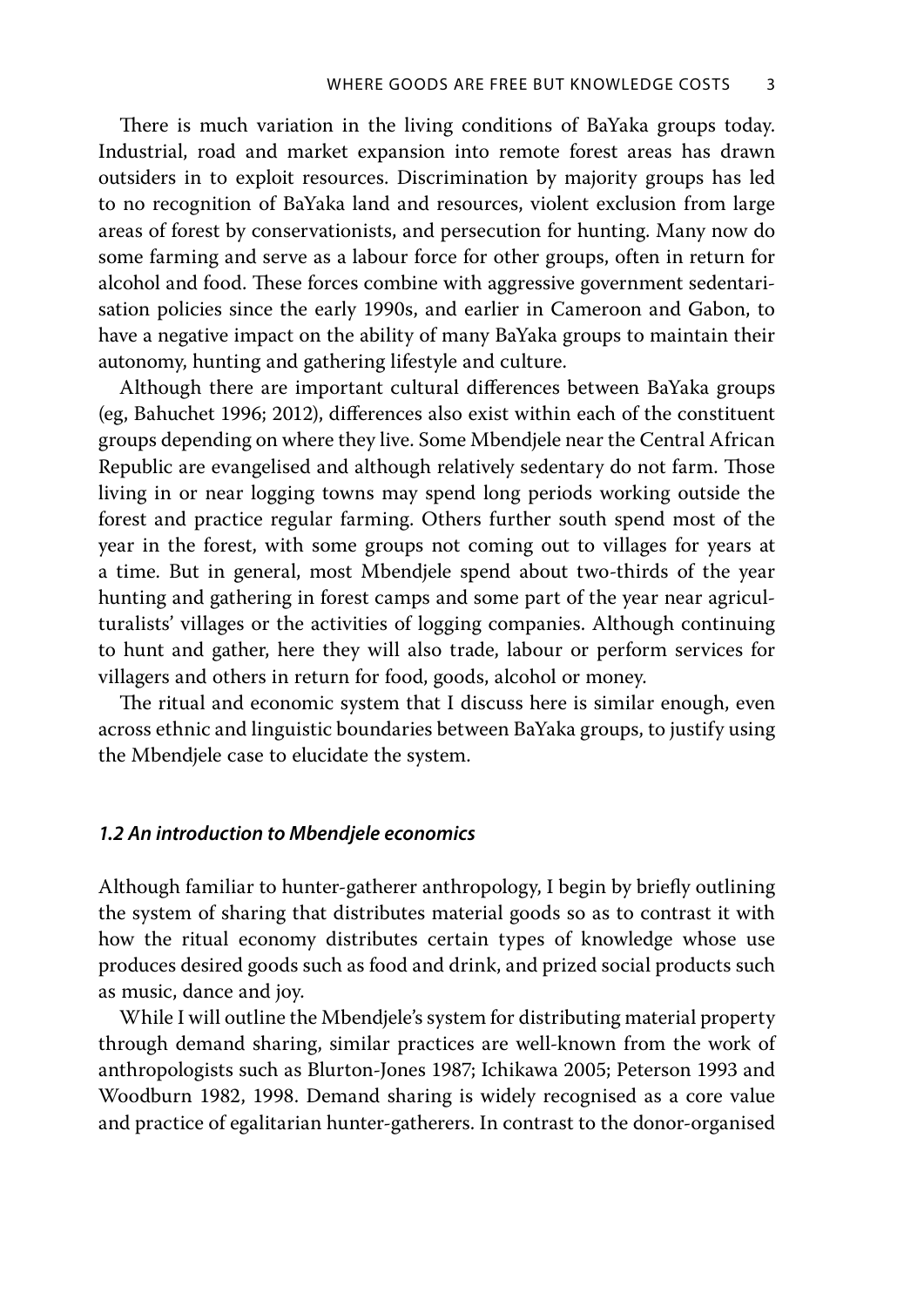sharing familiar to most people, where the person owning the resource dispenses it according to their choice, demand-sharing is recipient controlled. Potential recipients constantly demand shares of things they suspect may be around. It is the possessor's duty to give whatever is requested of them, rather than being entitled to refuse the request.

For most material items, need determines who can claim them, especially when they are consumable. Possessing something here is more like a guardianship or caretaker role until someone else needs it. Certain personal possessions, such as a woman's basket, her cooking pots and machete, and a man's bag, his spear, knife and axe, are recognised as belonging to named individuals, often the person who made, found, or bought the item. These individuals have priority over the claims of others to the item. But when not in use by them, any of these objects will be shared on demand with someone who asks.

Certain foods, such as the meat of game animals that may be obtained in large amounts, must be carefully shared out (*bw*ε*dye*) among all present according to very specific rules called *ekila* (Lewis 2008). These determine exactly how each species should be butchered and to whom different parts must be given. So when a pig is killed, the hunter gets the heart, the men get the liver and kidneys, a dog that participated would get the lungs, and so on. The remaining meat must be fairly shared amongst all present or the hunter's luck will be ruined. If sharing is not conducted according to these rules it jeopardises future success.

Unlike meat, gathered foods such as wild yams, honey, vegetables, fruit and small fish are dependable food sources that regularly provision camp. When more than can be immediately eaten is gathered, the food is shared among all present in the forest before returning to camp. Once in the camp women prepare and cook the food and share it again by sending plates (*djalo* or *gabo*) to the men's area in the middle of camp, and to their female friends and relatives at other hearths. By contrast meat is always publically redistributed on arrival in camp before being cooked and redistributed by the women's *djalo*.

In such a society all people are encouraged to contribute according to their ability, but if you are old or physically or mentally challenged in some way and only rarely contribute, your entitlement is not diminished. You have just as much right as anyone else to a share of whatever comes into camp. In this sense living in such a society is like living in a place where goods are free. If you do not have what you need, you simply look around to see who might have it and ask them for it. If it is a tool or object, when you have finished they or someone else may ask you for the item again, and so it continues travelling around the community. If it is food people will politely help themselves to the meal that you are eating.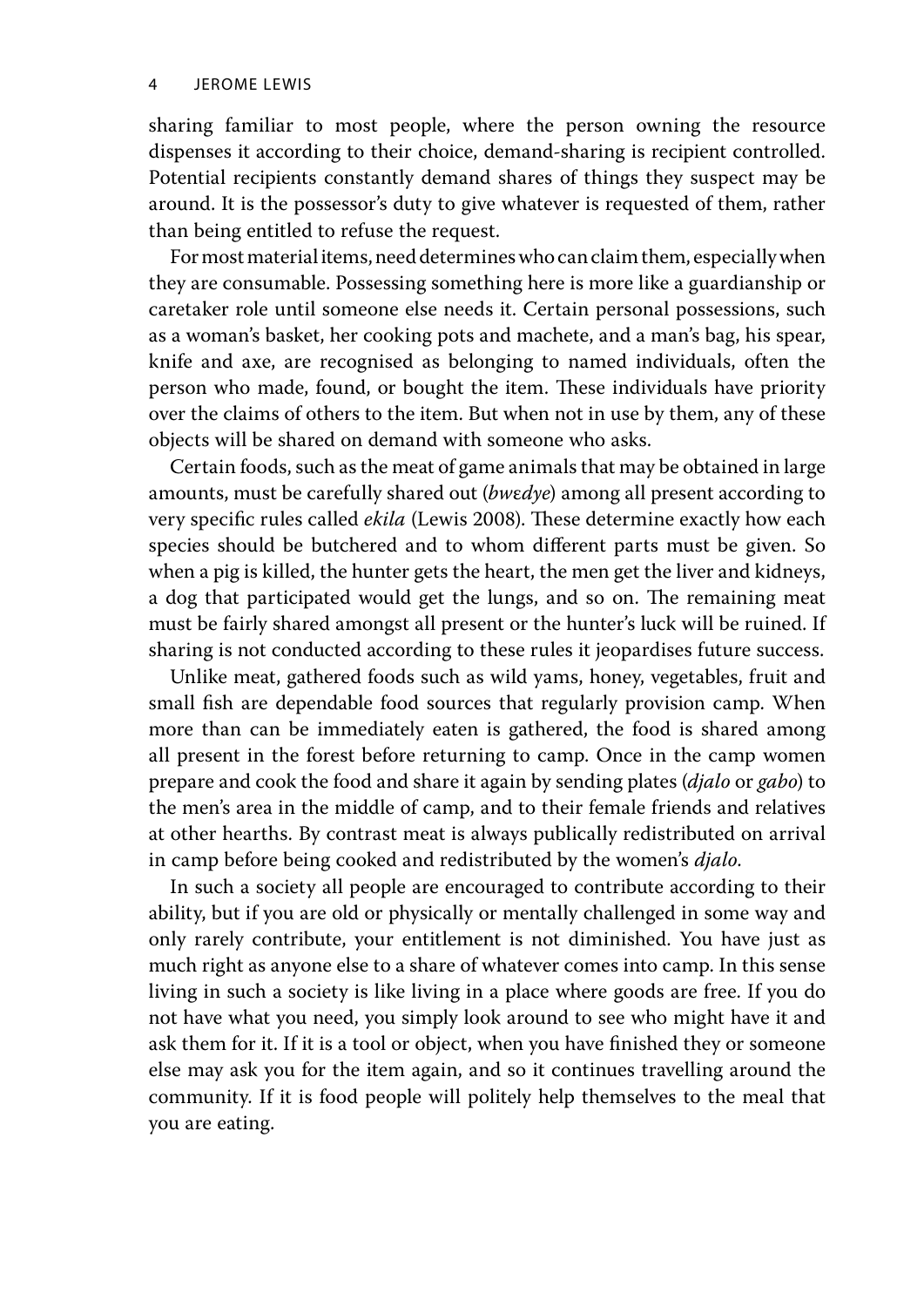The principle is that if someone has something that you need just ask them for it, and as the Mbendjele saying translates, 'we have easy hands so we always give'. Mbendjele adults should epitomise this quality by being generous to a fault – so they will give away all that is asked of them even when this results in them having nothing left for themselves. They contrast this behaviour with the 'hard hands' of their villager neighbours.

Demand-sharing is not a form of tolerated theft (Blurton-Jones 1987) since hunters voluntarily bring the meat back to camp. Nor is it indirect exchange or generalised reciprocity (Peterson 1993) since it tends to be a limited number of individuals that consistently bring meat back to the group most of the time (Woodburn 1998). Such individuals are forced to share more than others, while being denied overt recognition of their greater contribution.

Their high valuation of equality between members of the group can result in some surprising behaviour. Men are very sensitive to who is provisioning the camp with meat. Rather than men who hunt a lot gaining prestige or girlfriends, they become the target of teasing and mockery if people think that the group is eating their production too often. In contrast to models of economic behaviour where it is assumed that those who are good producers will get recognition, status and fame, here it is not the case. They will rather stop hunting for a while; otherwise they risk being cursed, or exiled if they persist. I observed this occur in the case of a great elephant hunter (Lewis 2003). Despite repeated calls for him to stop hunting so often, he continued. Eventually the women of his camp exiled him by refusing to cook any meat that he produced. He now lives with the neighbouring Luma Pygmies.

#### *1.3 Intellectual as opposed to material property*

While I have traced out the ways that material goods are shared on demand between Mbendjele, their behaviour towards certain types of knowledge is quite different. Intellectual property, such as the right to sing certain songs or perform a particular ritual, or certain medicinal knowledge or a mystical procedure, are not necessarily shared on demand, but may be selectively traded.

There is a cultural logic to this seeming incongruity between the way people transact certain intellectual property and the demand sharing of material property. Komba, the creator, made the forest for all creatures to share. The rules of *ekila* that organise sharing are said to originate from this time. No individual or species has any greater right than any other to the forest and its resources. So, on being roared at by a silverback gorilla for camping too close,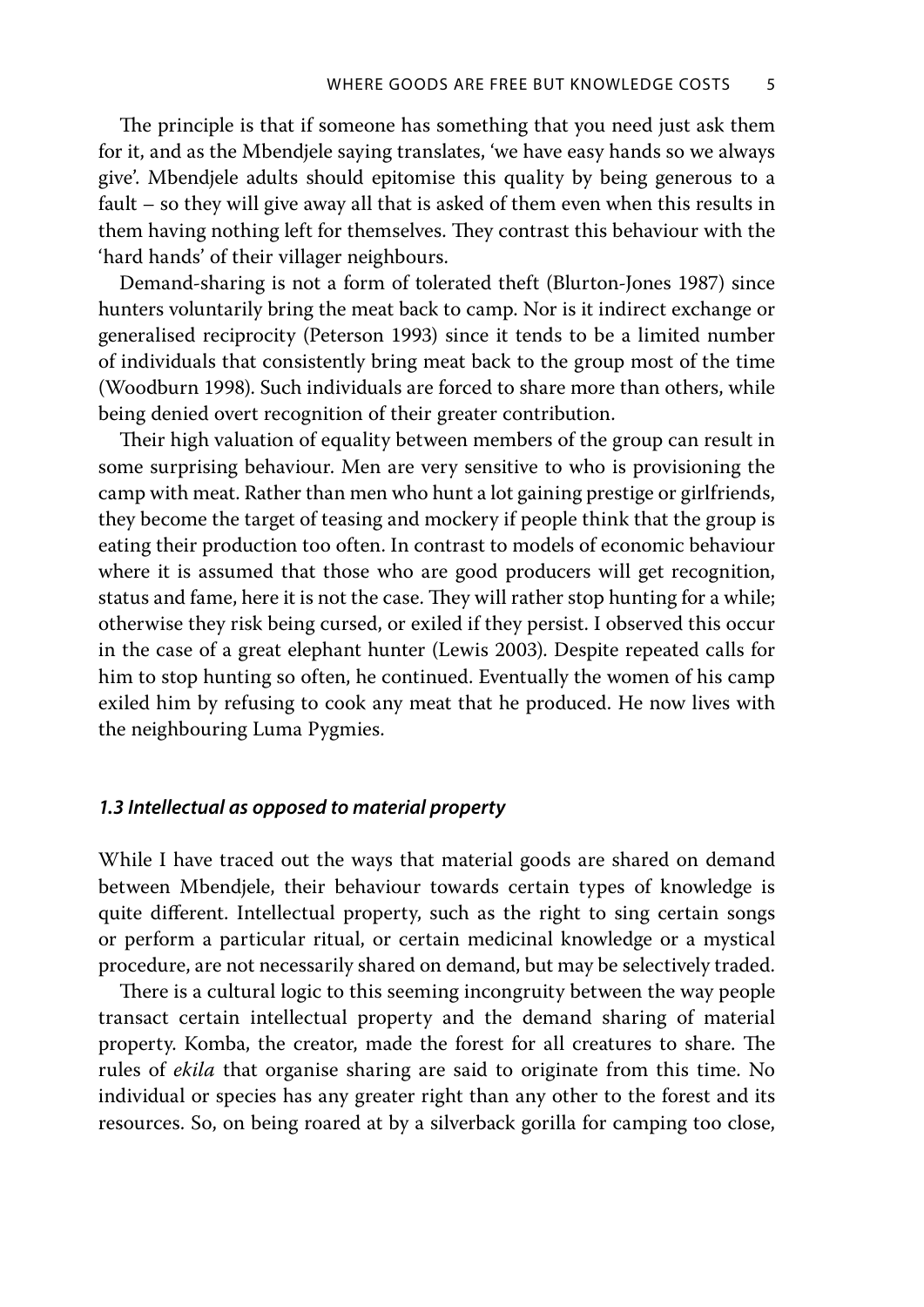Mbendjele men got genuinely annoyed and shouted insults at the silverback. To them it was unacceptable that the gorilla should claim part of the forest as his own. Similarly, they resent villagers' claims to own forest and fields, and often refer to villagers simply as gorillas because of this likeness.

Since Komba created all material things for all creatures to share, anyone can take what they need, or demand it from someone who already has it. By contrast, certain products of our own deductions, inspirations, dreams and discoveries can belong to us. They only exist because someone thought or dreamed them into being. While the material world that Komba brought into being is shared on demand as Komba wanted, people's ideas can become subject to exchange, negotiation and trade. It seems to be that because they are the product of a particular person's imagination, their creator can decide on how they should be distributed.

Most chose to share their herbal remedies freely on demand, but some may only do so for a fee. It seems to depend on the individual. Certainly in cases of serious illness, the main concern is to help the patient and they will not be refused because of a lack of funds. It is similar for certain mystical procedures. For instance, the elephant hunter who hunted too much had been cursed to meet gorillas when he went in the forest. I was surprised at how often he was charged by silverbacks. The Mbendjele healer who knew the remedy to this curse began by demanding several thousand francs payment to provide it. In the end he settled for a 1000 CFA and a handful of cigarettes on the day he made the special liana-string necklace to protect the hunter. Interestingly, once a payment has been made it is subject to demand sharing by those present just like any other item. Only by quickly hiding the payment will the recipient have any hope of keeping some for later.

The most valued and highly appreciated knowledge that BaYaka trade are the ritual procedures, song repertoire and dance styles associated with a particular forest spirit (*mokondi*), generically referred to as *mokondi massana,*  literally 'spirit-play'. Only a spirit guardian (*konja mokondi*) has the right to call a spirit to play, and if you are not the founder you can inherit or buy this right. Other types of knowledge that are sometimes traded are herbal remedies, particular mystical techniques and procedures such as divination or purification procedures, but this is not systematic. Only spirit-plays are rigorously traded.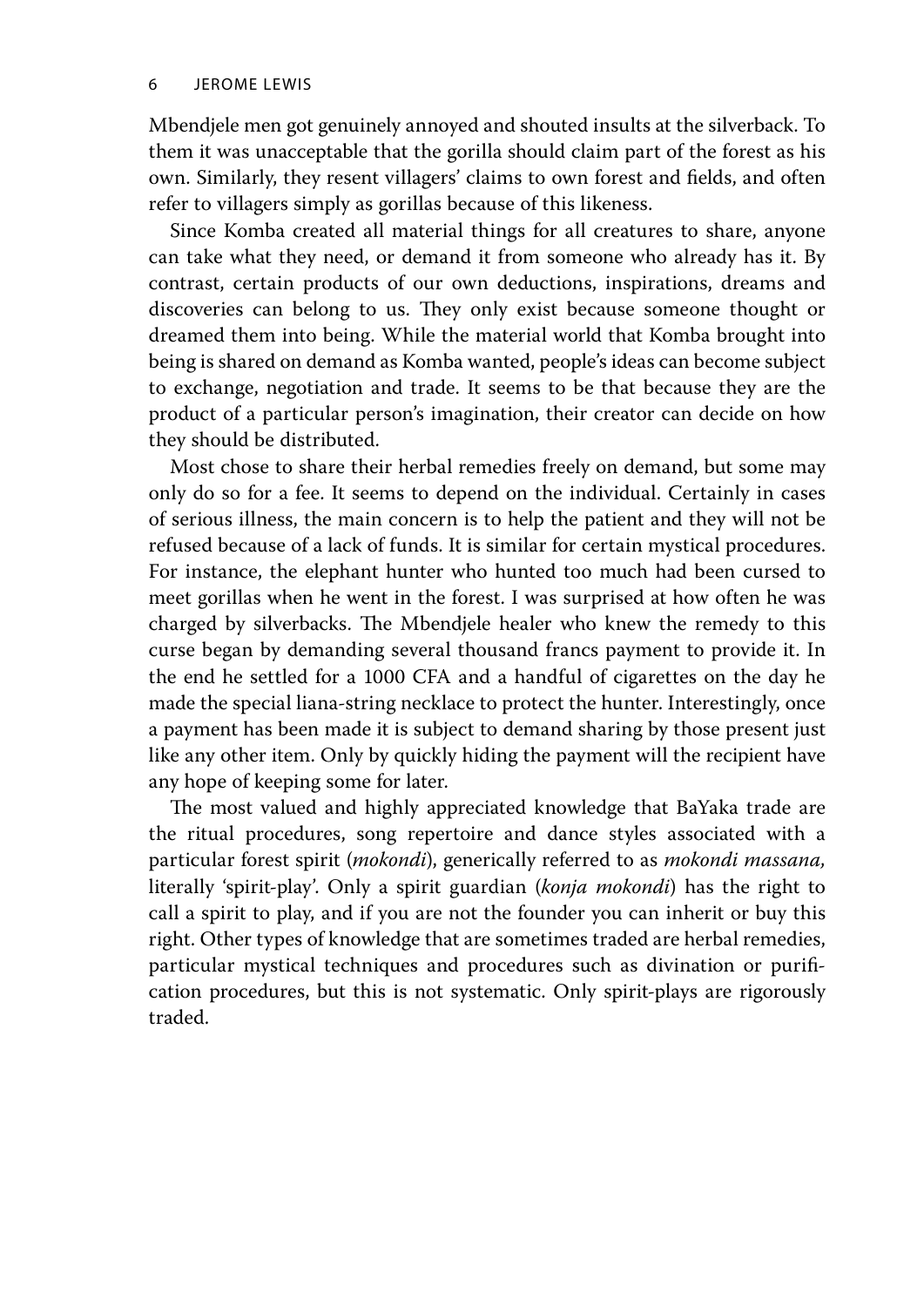### **2. Technologies of enchantment**

Each spirit-play (*mokondi massana*) is in effect a 'technology of enchantment' in the sense meant by Alfred Gell (1999). Following a set structure they deploy specific techniques whose overall aim is to enchant, seduce or otherwise cast a spell over the camp and the forest. There are many different ways of playing with spirits, but each is capable of producing the kind of wonder that we experience as aesthetic appreciation in a similar manner to that which Gell so insightfully observed in our reaction to great works of art:

the difficulty I have in mentally encompassing their coming into being as objects in the world accessible to me by a technical process which since it transcends my understanding, I am forced to construe as magical. (Gell 1999:169)

When the techniques associated with a particular spirit-play are performed faultlessly, they produce this mystified sense of delight and wonder. However they also build on this to go further at peak moments during the 'play' to produce euphoric, trance-like states in participants. It is the euphoria or joy (*bisengo*) of these moments that people value so highly and are concerned to freely share, but not the techniques employed to produce them.

From this perspective each spirit-play is a set of techniques which combine to become a technology of enchantment: a skill-set that once understood and mastered enable participants to establish a situation in which all experience joy and communion. Each spirit-play contributes to an economy of joy *–* a system distributing practices and knowledge that ensure particular euphoric states are repeatedly produced and available to all present. Spirit-plays serve the whole community in this way. Like 'love', the English word 'joy' covers a wide range of emotional combinations and conditions. *Bisengo* does too.

Each spirit-play has its own characteristic style that creates a different quality of joyful experience. During the total darkness of no-moon *Malobe*, for instance, fires are put out and torches forbidden, participants huddle together in the middle of camp with their legs resting on their neighbours', and their voices intertwine in complex polyphony until tiny luminous dots float into camp producing a calm, wondrous and expansive joy. In the pitch black participants melt into one another and the forest. During *Sho* by contrast, the joy is more insular, remaining with the male initiates who make the ground shake as they stamp and dance in tight formation up and down the camp. Joy is very masculine, powerful, strong, fearless, earthed and bassey. Although frightened, women are pleased that their protectors are so impressive and fearsome. *Ejεngi* is quite different. *Ejεngi* produces the 'frisson' of feeling safe in the presence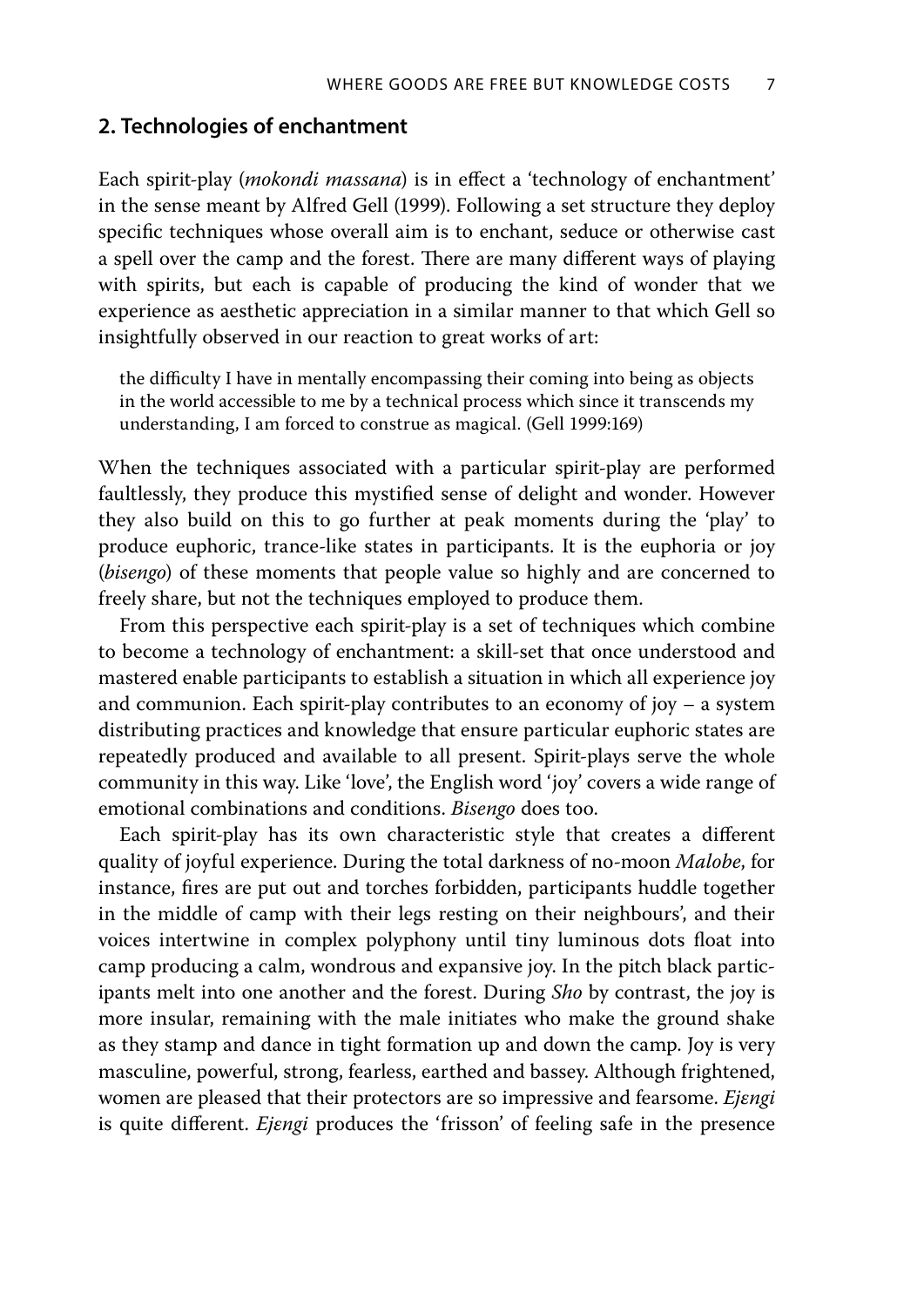of a frightening and dangerous animal, together with an erotically charged joy generated by sexy symbolism and dancing, gendered exhibitionism, seductive playfulness and excessive consumption. Other spirit-plays, such as *Enyomo* or *Monano*, produce a relaxed joy by blending clowning humour with virtuoso singing and dancing. When witnessing these rituals as an uninitiated person, the wonder so central to enchantment can be strongly experienced.

From the inside, initiates know when to deploy the various techniques of enchantment once the spirit guardian has called the spirit to play. These techniques include specific secret lore, songs, dances, drum rhythms, choreographies and costume styles and are jealously guarded. They are techniques of enchantment in the way Gell intends because when performed well they leave the uninitiated wondering how the forest spirit and its attendant rhythms, songs and dances manage to create such exquisite beauty and joy.

But spirit-plays are also different from the paintings and sculptures Gell discusses. They go beyond the object of the spirit's clothing or mask, and seek to enchant many senses, using strange sounds, stirring sights, beautiful songs and dance movements, humour and parody, touch and smell, emotions and desires, of trance and overlapping percussive rhythms. I think the translation 'spirit-play' is apt because these rituals seduce non-physical entities (spirits) from the forest in order to establish something non-physical (spirit) in the sense of an uplifting or joyful atmosphere. Mbendjele say people, animals and the forest will feel this.

These technologies of enchantment are by far the most valued and expensive items that BaYaka will spend money on. Returning from a long journey in distant parts of the forest as the guardian of a new spirit-play is highly appreciated. While Toma's younger brother was working for a logging company prospecting for trees he bought the spirit-play of *Enyomo* for an anvil (costing about 120 Euros) and cash equivalent to about 150 Euros from another Mbendjele co-worker. When one considers that these men probably earned 70 or 80 Euros a month, the price paid represented four months' worth of wages. The only other item of such value that Mbendjele would consider buying would be a shotgun, then costing around 150 Euros. But since shotguns can be borrowed from other people fairly easily Mbendjele men prefer to spend their hard-won earnings on the rights to perform a ritual.

## **3. A regional ritual economy**

Trading in the rights to perform these spirit-plays has set up a ritual economy that stretches across Mbendjele forest, and beyond it to other Western Pygmy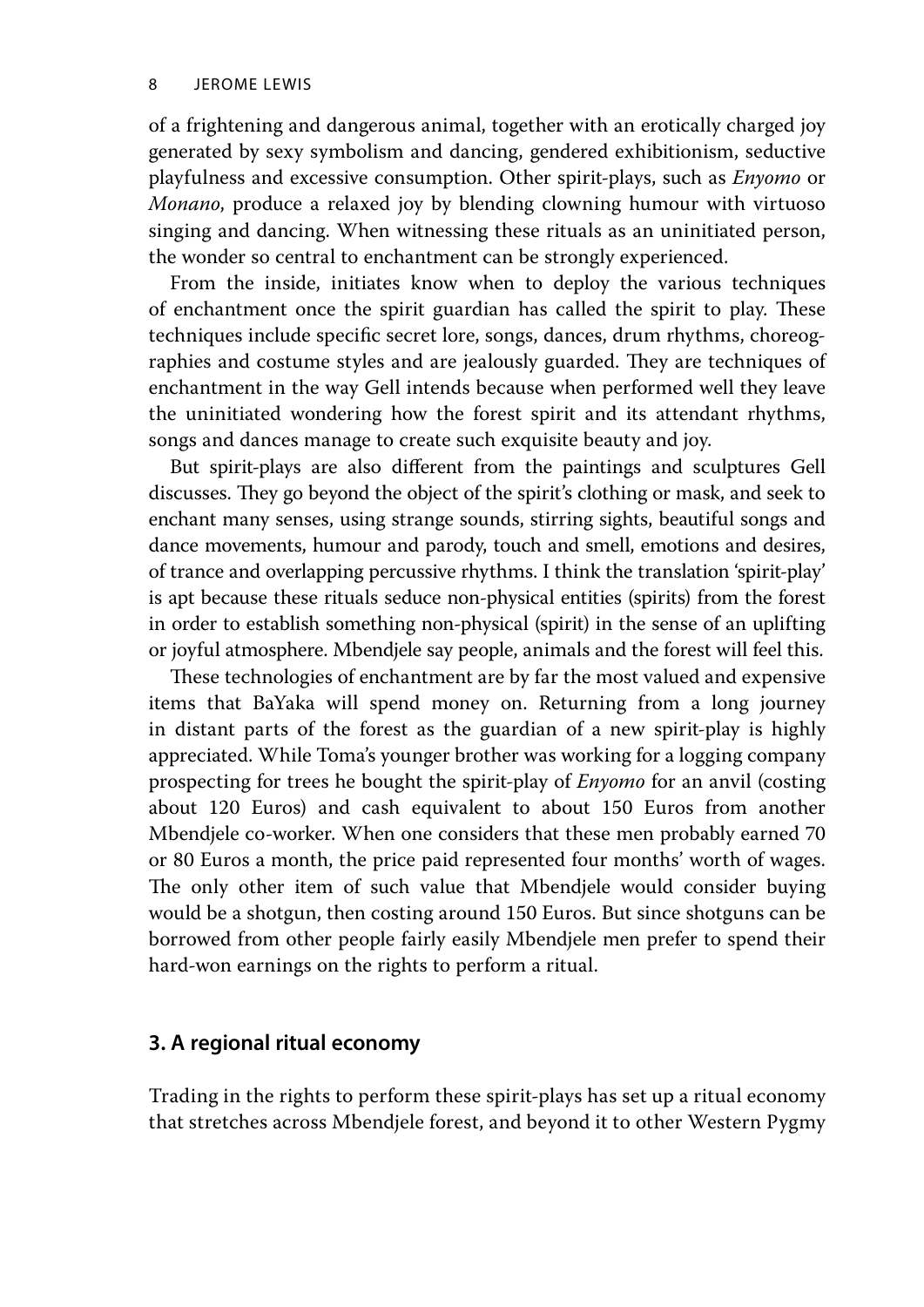groups in Republic of Congo (RoC), Cameroon, Gabon and the Central African Republic (CAR). Like other BaYaka, Mbendjele love to discuss which spirit-plays different groups have, comment on the specific techniques of enchantment employed, and compare each other's performances. Every Mbendjele clan dances ancient forest spirits (*mokondi*) like *Ejεngi*, *Niabula, Ngoku* and *Yele*. The majority of BaAka clans dance *Ejεngi, Ngoku* and *Yele*, most Baka clans dance *Ejεngi*, *Niabula* and *Yele*, Mikaya dance *Ejεngi* and *Yele.* Luma dance *Ejεngi*.

Among the Southern Mbendjele, I collected information on over 20 different spirit-plays, each with its specific songs, dances and secret knowledge. Tsuru describes 53 spirit-plays among the Baka living along the Yokadouma – Mouloundou road (1998:54–5). While the Baka tradition is possibly the most creative, the Mbendjele system seems the most conservative because it continues to dance all of the most widespread spirit-plays: *Ejεngi*, *Niabula, Ngoku* and *Yele*, and is especially appreciated. In CAR, Kisliuk (2001) describes how BaAka walk to northern RoC to buy spirit-plays from the Mbendjele. Louis Sarno (personal communication 2014) explained that Mbendjele in Lobaye CAR visit Mbendjele in RoC to buy spirit-plays, and loved to watch footage of spirit-play performances he filmed in RoC. They integrate what they see, and revive forgotten elements to enhance their own performances.

In Cameroon, building on Joiris's work (1996; 1998), Tsuru (1998; 2001) describes the key elements of this ritual system among the Baka. Authors working with Baka refer to the spirit-plays as cult or ritual associations. They describe almost identical structures around each spirit-play – the forest spirit, initiates, their secret path (*njanga*), the spirit guardians and modes for transacting spirit-plays by purchase or inheritance. Using their own and Tsuru's work, Furniss and Joiris (2011) describe the process by which Baka re-combine key musical and costume elements in the generation of new spiritplays in a constant but structured innovation process. Although Baka in Gabon participate directly in this ritual economy, Gabonese Bongo are not reported to do so. However, the ethnography suggests they value these forms of intellectual property in a similar way to BaYaka. They copy, adopt and adapt other people's ritual and song repertoires while jealously guarding their own repertoires for themselves (Bonnehomme et al 2012).

The following map shows the minimum area in which forest spirit economies operate.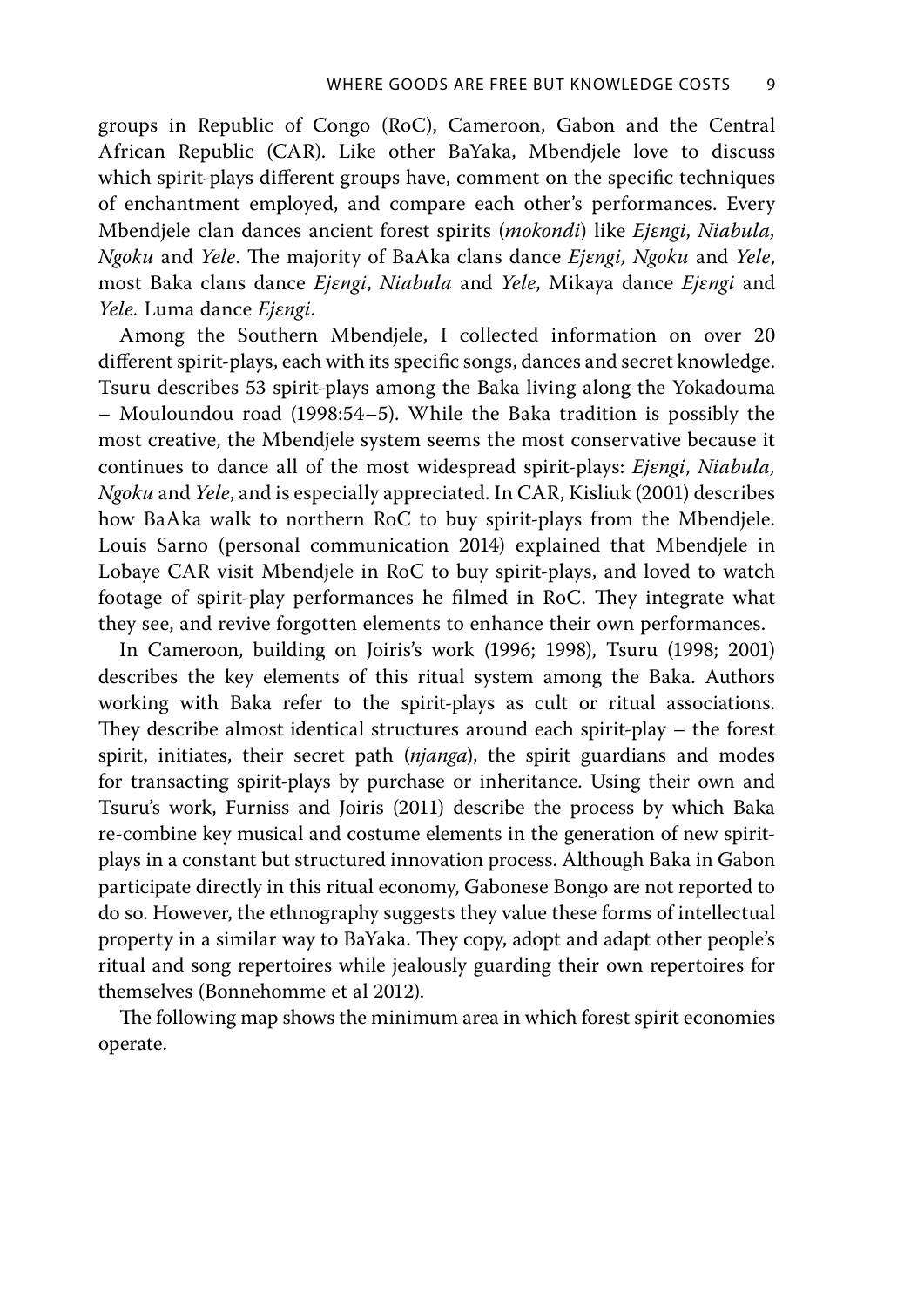

Figure 1 Map of the area where spirit-plays are traded

Barnard's (1988) analysis of Khoisan religion in Southern Africa described a structural similarity across the region despite great diversity in content. As described here for the Mbendjele, and by others for the Baka and BaAka, the forest hunter-gatherers' ritual system becomes apparent at the regional level. While the rules of participation, dancing and singing styles, songs and the clothes given to the forest spirit may all vary, the underlying structure of spiritguardian, forest spirit, initiates, secret area and musical performance remains remarkably stable, crossing linguistic and international boundaries. This wide distribution is testimony to substantial networks of interaction between diverse BaYaka groups that goes so far back in time that participating groups now speak different languages and interpret the same spirit-plays differently.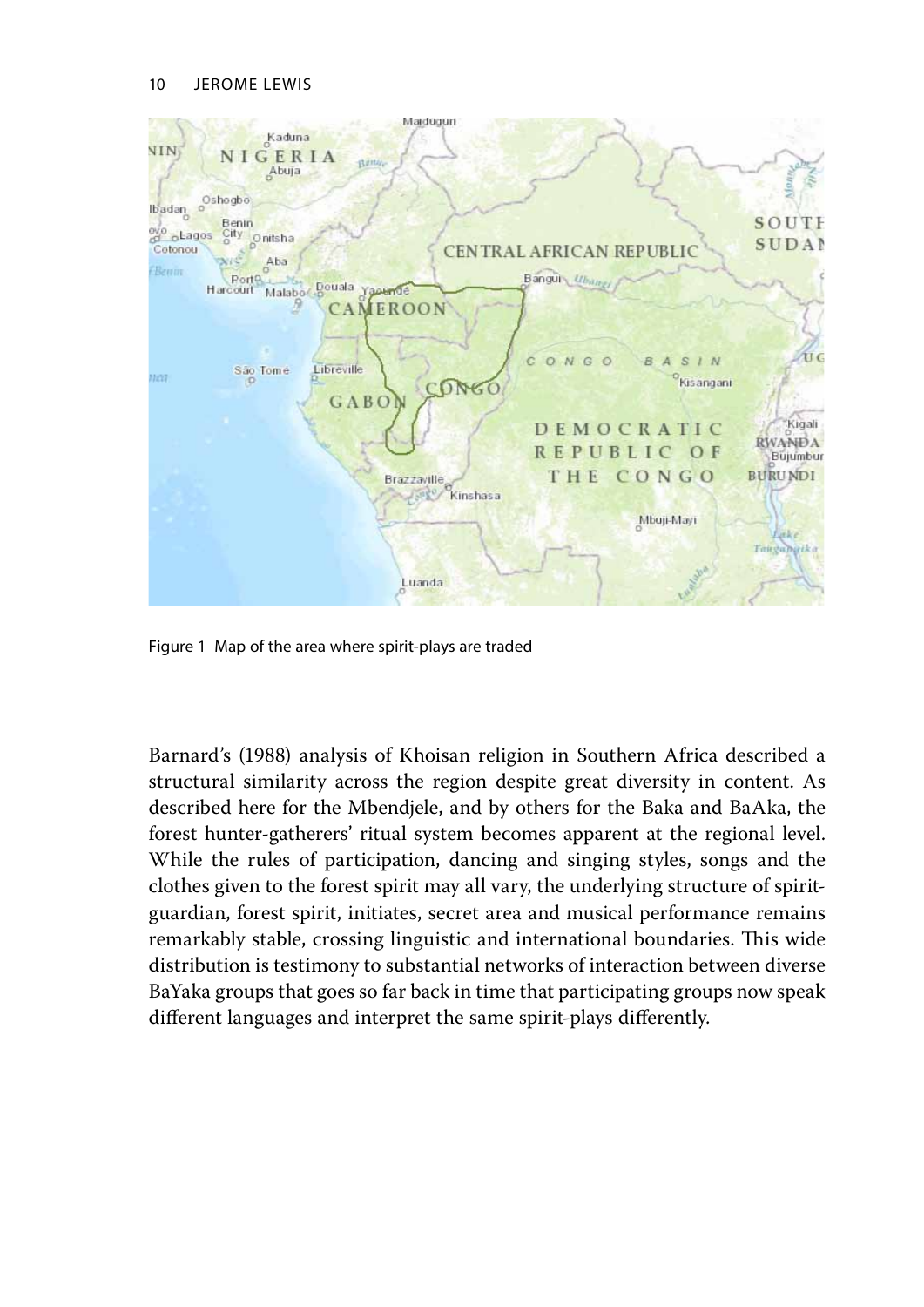## **4. The social organisation of BaYaka spirit-plays**

## *4.1 Spirit-plays (***mokondi massana***) and spirit guardians (***konja mokondi***)*

I am initiated into the spirit-plays practiced by the Mbendjele I have been visiting since 1994. In 1997 I became a spirit guardian of *Ejεngi*, and Ingrid, my wife, became a spirit guardian of *Ngoku* and *Yele.* Since then I periodically coordinate the initiation of young Mbendjele boys into the *Ejεngi* spirit-play. While being a spirit guardian (*konja mokondi*) is one of the most difficult things I have ever done, it has given me privileged insight into the way the Mbendjele speak about and participate in the ritual economy existing between BaYaka groups. Here I present the ritual economy, as much as possible, in their own terms since I am familiar with a wide range of their forest spirits, the diversity and creativity within each spirit-play, and as I participate over decades in the same spirit-plays, also the durable structures organising them despite innovation and change.

Every spirit-play is based around a forest spirit (*mokondi*) who must be called out of the forest to a secret path and seduced to dance among people*.* Some *mokondi* are given clothing so that they can materialise in public before the uninitiated (eg *Ejεngi*), some are simply embodied by the initiates (eg *Ngoku*), others only heard (eg *Niabula*). Each forest spirit is of a particular named type and associated with specific ritual procedures, rhythms, dance styles and songs that it finds irresistible and serve to draw it to the initiates. The forest spirit must be cared for appropriately by the initiates. This always involves song and dance and sometimes preparing clothing for the forest spirit. The initiates must ensure that the ritual follows the correct procedures in order that the forest spirit is drawn into the human group and so generates the pleasurable-euphoric states associated with its spirit-play. Access to the spirit-play's secret path is governed by initiation for a fee paid in consumables such as honey or alcohol, and often just money, though metal items were used in the past.

Each class or type of forest spirit is named. Thus *Ejεngi* refers to the class of forest spirits called *Ejεngi*, the society of initiates who call and organise an *Ejεngi* spirit-play, and the ceremony in which *Ejεngi* is called to play. Each clan has its own named *Ejεngi* and so there are many individual *Ejεngi*. Each individual *Ejεngi* is named and has a recognised spirit-guardian (*konja mokondi*) who is responsible for calling it from the forest. For instance, my *Ejεngi* is called Mikana and only I can call him from the forest.

The spirit guardian oversees the work of the initiates to create the spirit-play and sustains its performance over the required period. Tsuru describes the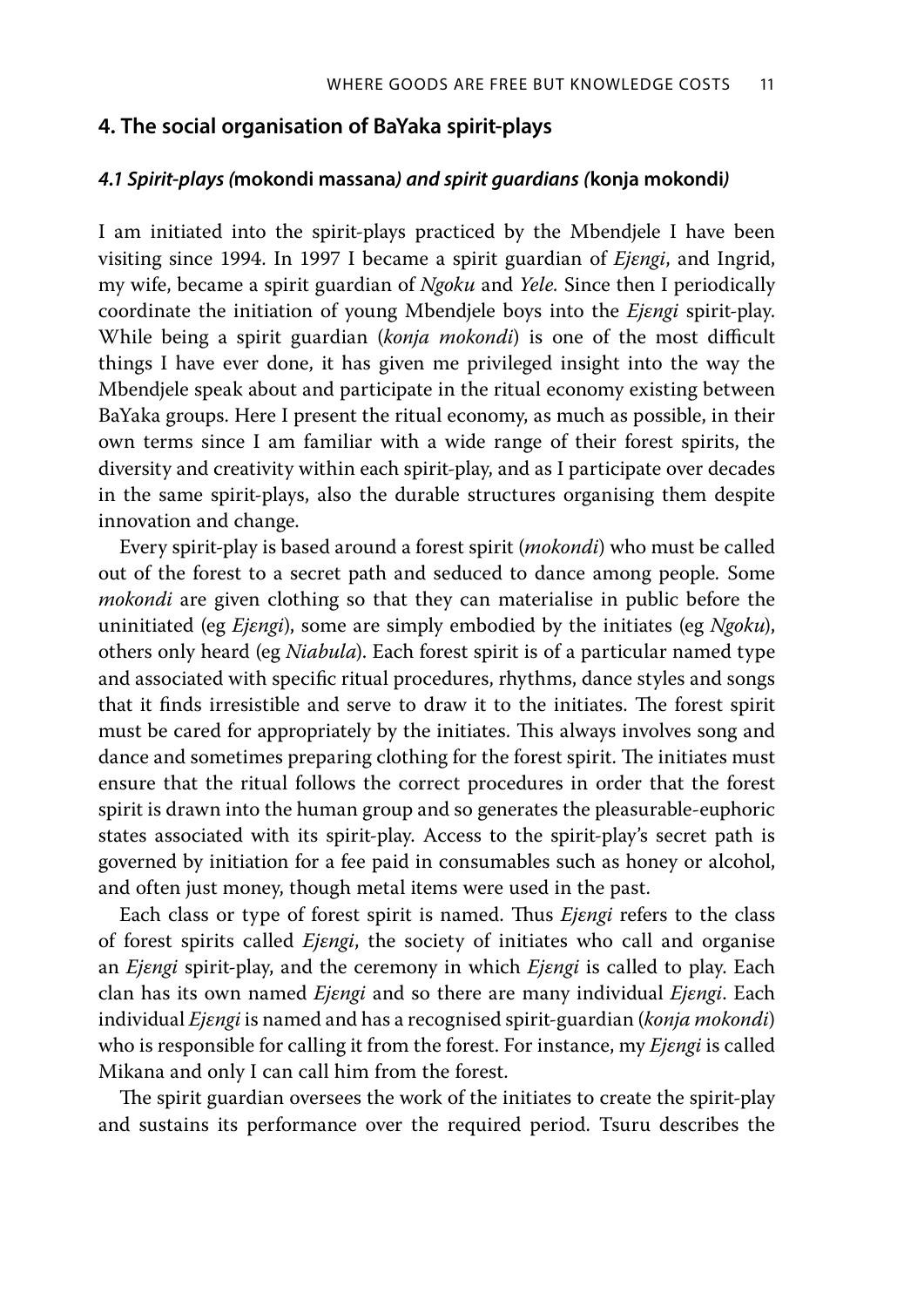spirit guardian's role among Baka as denoting 'the personal right to keep a special relationship with *me* and to organise a ritual association for the spirit. This right can be shared with other persons through inheritance, gift exchange and even by purchase' (1998:54). This applies equally to other BaYaka.

Though the spirit guardian is generally a clan elder she or he has no authority beyond the immediate task of organising the spirit-play. Even here, their role is to encourage, never to coerce. Initiates in the spirit-play association constrain the spirit guardian with mockery and outright rebuttal if she or he is unreasonable. In addition to their ceremonial tasks, spirit-guardians organise much of the economic activity around the ritual. They negotiate for alcohol, food, tobacco and marijuana from whomever they can on behalf of all participants, and share it out appropriately. They oversee practical tasks such as preparing drums, ritual medicines or costumes. Becoming a spirit guardian, as I know, is a burdensome and challenging role that is considered more of a chore than a privilege. Of course when the spirit-play goes just right and the joy spreads amongst all, it is very satisfying to the spirit guardian and initiates that made it happen.

Although the spirit guardian receives initiation fees, she or he is obliged to share these items out with all the initiates present, including the neophytes that just paid it. So although the spirit guardian gets a fee for the use of his or her intellectual property, as soon as the fee is received it becomes subject to the rules of demand sharing and is distributed among all present. In this way the fees serve to fuel the celebration by being spent immediately on consumables. This may be similar to Hadza gambling or San *xharo* gifting which both serve to circulate valuable objects among the broader community. The past focus on iron objects suggests it may have served to circulate them among BaYaka. Today initiation into spirit-play serves to 'pull out' money hidden in people's pockets so that it can be converted into consumables to fuel the celebration.

#### *4.2 Forest spirits (***mokondi***)*

*Mokondi* are a type of forest spirit that normally remain in the forest. Human and other spirits are generally referred to as *molimo.* Uncaptured *mokondi* are wild, temperamental and potentially deadly. They have mostly humanoid forms, from tiny pale gangly creatures to weird monstrous beings with feet facing backwards and wild hair. *Mokondi* can be found and captured physically in the forest, or in dreams (Tsuru 2001 reports similar methods among Baka). Once a *mokondi* is captured and its songs discovered, it can be shared with other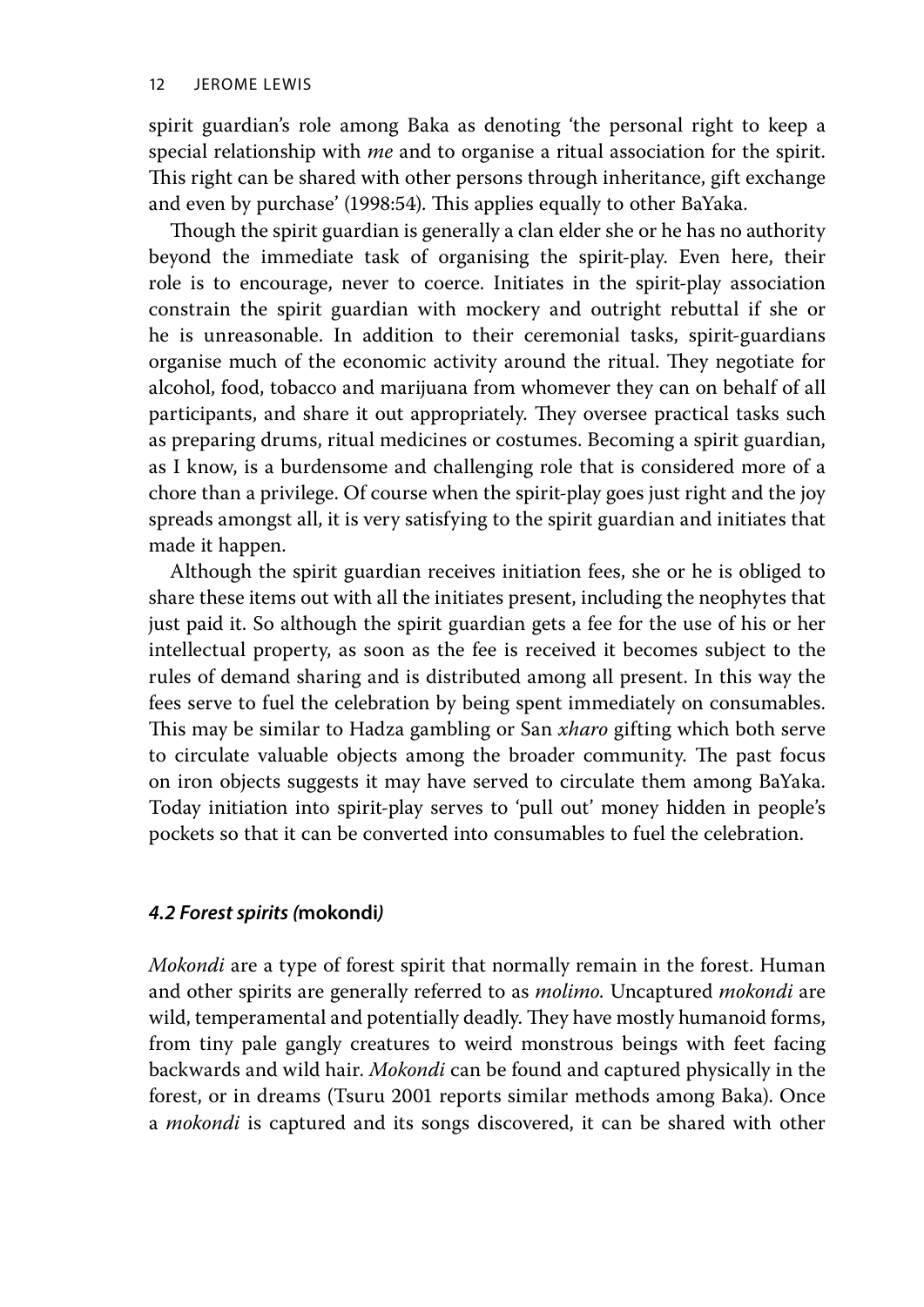

Figure 2 A painting of the forest spirit Ejangi by Mongemba, Indongo 1999.

Mbendjele through initiation, passed on by inheritance or sale, or even stolen. The following ethnography will provide examples.

Spirit-guardians buy, 'capture' or 'find' and make pacts with *mokondi* that 'eat' singing and dancing in return for helping people. Such *mokondi* can assist in the food quest, protect their initiates from harm and danger, transform negative emotions and tension in the camp into laughter and co-operation, cleanse bad luck, protect from sorcery, and bring people together in extraordinary harmony to generate euphoric states. A lively 40 year-old family man, Minjembe, explained to me some of the ways that different spirit-plays help the Mbendjele.

Women, when they sing *Yele* and open the camp, they open the camp, yes! When they open the camp there's no chance of trouble. When they send it out like that [sing and dance a beautiful *Yele*], soon animals will die. 'Go [women say to men], you'll eat food, your camp is open!'

It's like this with *Malobe* too. If you see *Malobe* dancing, then you know when the men go in the forest, food will die.

*Ejengi* is different; he's not the same. If they dance him, maybe they'll kill meat.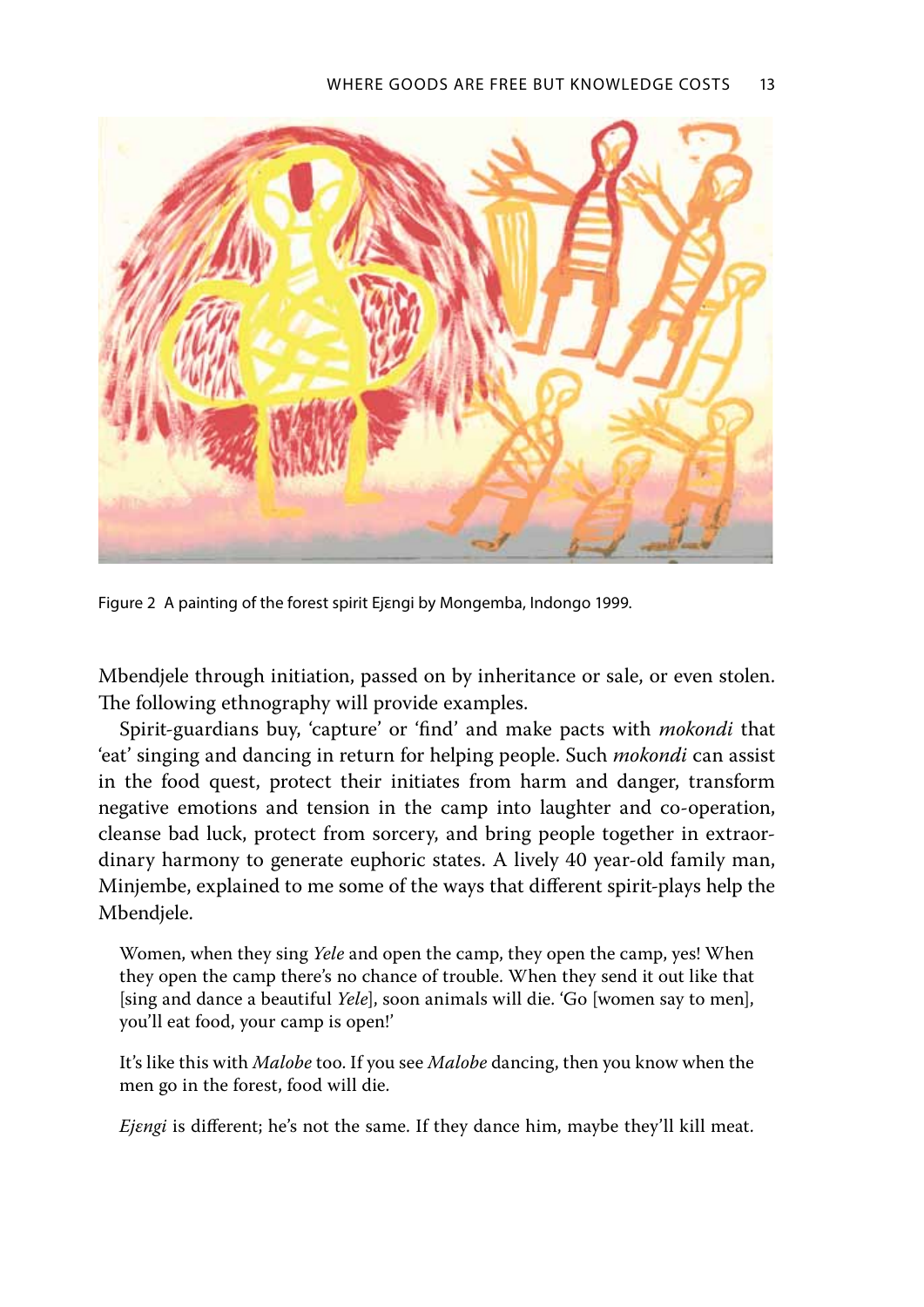#### 14 **JEROME LEWIS**

Really its when they have already killed lots of food. Then yes, they dance *Ejεngi*. When people are joyful because of food … *Ejεngi* gives thanks for things that have come, when a joy of joys overwhelms you. When people from far hear *Ejεngi* they know things are there at that camp. 'We'll eat food today, let's follow them!' (Minjembe, 40-year-old Mbendjele man from Ibamba, May 1997)

The initiates ensure the *mokondi* are treated correctly and in return enchant participants. All the important preparation for spirit-play takes place on the secret path (*njaηga)* where great attention is paid to detail, procedure and best practice. It is to the *njaηga* path that the *mokondi* is called from the forest by its spirit-guardian to be prepared for the public performance. The secret path is exclusive to the initiates, and they are prepared to violently protect their sacred space.

#### *4.2 The neophytes (***mboni***) and initiates (***bangonja***)*

The initiates are crucial to each spirit-play since they make all the necessary preparations for the *massana*. All initiates had first to be neophytes (*mboni*) and pay to be initiated. Each *massana* has its own procedures and requirements. There is no fixed time for initiations to occur, it depends on an individual's circumstances at the time of a ceremony. Since the different spirit-plays are danced at very variable intervals, neophytes may be of varying ages.

Initiation into spirit-plays is seen as necessary for learning about men's or women's specific powers and abilities in relation to society, spirits and the forest. Thus *Ejεngi* initiation, among other things, gives the neophytes *Ejεngi*'s eyes (*diso ua Ejεngi*) that help initiated men to see trails, tracks and animals in the forest, and gives them the ability to avoid large charging animals such as buffalo or elephant. Similarly young women who get initiated into *Ngoku* will begin learning about sexuality, feminine power and how to control Mbendjele men.

Initiations can occur whenever a spirit-play is performed. This will always involve a fee to be paid to the spirit-guardian and generally an initiate to vouch for the neophyte's ability to handle the initiation. Fees can be paid in kind (alcohol, meat or honey for men, and stingless bee honey (*koma*) and wild yams for women) or in cash. Part of the fee is given to the forest spirit and the rest is shared and/or consumed by all initiates present. The Mbendjele are proud of their ability to make such fun produce so many desirable goods.

To ensure the correct atmosphere is created for the forest spirit to come among them, the initiates begin by vivaciously animating the singing and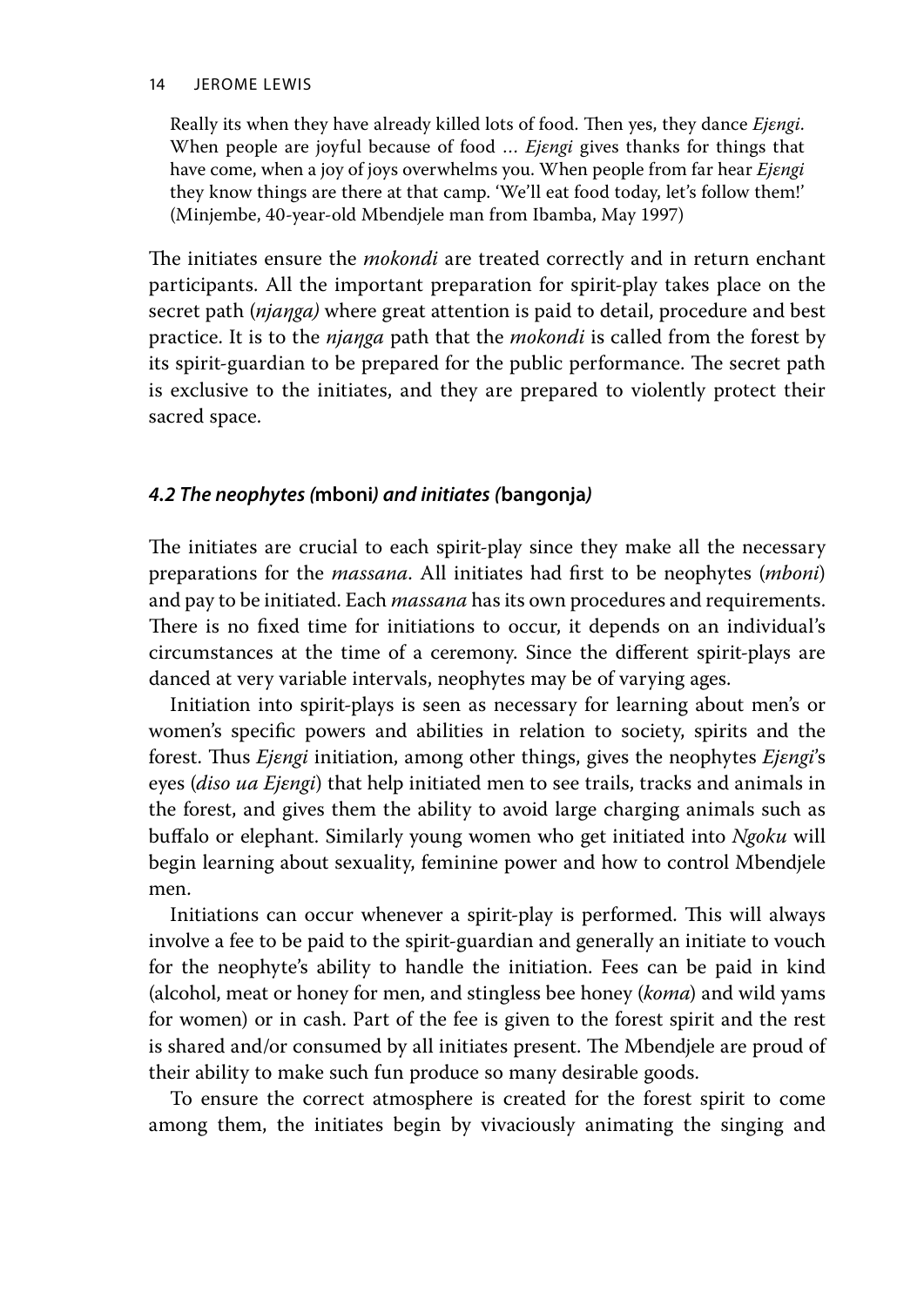dancing to build enthusiasm among participants. This is a skilled task and people good at it are appreciated. The *mokondi* will not come until its preferred rhythms and songs are being performed faultlessly. The polyphonic Mbendjele singing style demands a high degree of co-ordination. If one section falls away or loses time it immediately spoils the song.

When done well, the music takes on a life of its own as the co-ordination between the singers reaches astounding synchronicity. The effect is synergistic and euphoric. People dance out from the group and trance-like states begin to engulf participants. It is at this stage that the forest begins to yield its charms and small leafy parts of it begin to enter into the horseshoe-shaped group of singers in camp. As the forest spirits repeatedly move into the horseshoe of singers and back out into the forest again it is as if the forest is making love to the camp. It is at this stage that the distinctive euphoria of the spirit-play is most strongly experienced.

The trance states of *mokondi massana* do not produce the violent shaking or loss of control reported among !Kung healers (eg Katz 1982; Low this issue:27–57). Instead they are more euphoric or ecstatic, producing exuberant and spectacular dancing or singing that can last many hours or even days. This is referred to as '*bisengo*', which I translate as 'joy'. Initiates enable the joy produced by the forest spirits to be shared with the whole community in this way. With so many different forest spirits each with the potential to provoke euphoric states, each spirit-play constructs a particular economy of joy *–* a unique means to produce and then distribute joy among participants*.*

#### **5. Mokaba and** *Monano*

Although the most important and widespread spirit-plays*,* such as *Ejεngi,* are said to be as old as society, many minor ones have been more recently acquired. The history of *Monano*, the most recently captured *mokondi* in my research area, illustrates the life-cycle of a spirit-play.

Mokaba was a fifty-year-old man from Ibamba. As a small boy he got poliomyelitis that severely wasted both his legs. He walked on his hands, with his stunted and bony legs crossed tightly together dragging under him. Despite this, Mokaba travelled widely in the forest, swimming across the numerous marshes, and speared trapped animals. He was widowed three times in his short life and is survived by one remaining daughter. Mokaba was a great singer and song composer (*kombo*), as well as the most respected Mbendjele craftsman and blacksmith in the area.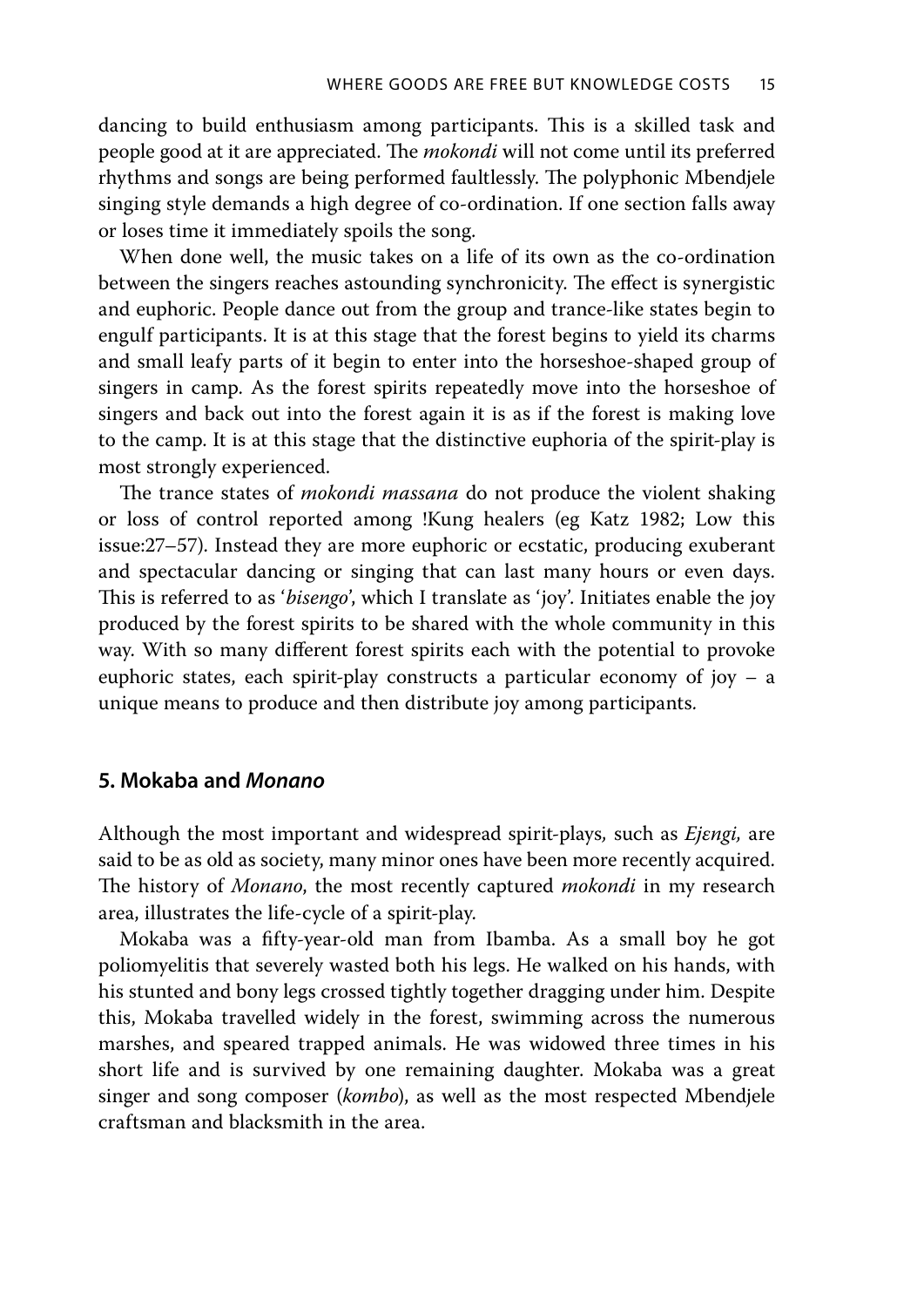

Figure 3 Mokaba

Whilst camping in deep forest around 1985, Mokaba captured a forest spirit called *Monano* using a special fibre string (*mokodi*)*.* He showed *Monano* to the other men in camp. *Monano* was an instant success. When the uninitiated see *Monano* dance his body is covered in cloth, he wears socks on his feet, has no arms and his face is a wooden mask. Like all spirit-plays, *Monano* has his own secret *njaηga* path and access is governed by initiation.

Over the next few years *Monano* was often danced and many were initiated, including Mbendjele visiting from other regions. One such man, Samba, stayed in Ibamba forest for several years doing brideservice. When Samba returned to his home area of Minganga his good friend Njulle, the elder of a big group of Mbendjele from Minganga, had to organise a large commemoration ceremony (*eboka*). As the guests arrived and time went on, Njulle (the spirit guardian) found it difficult to produce enough drink and food to fuel the ceremonies. People were complaining. Samba came to Njulle's aid by announcing that he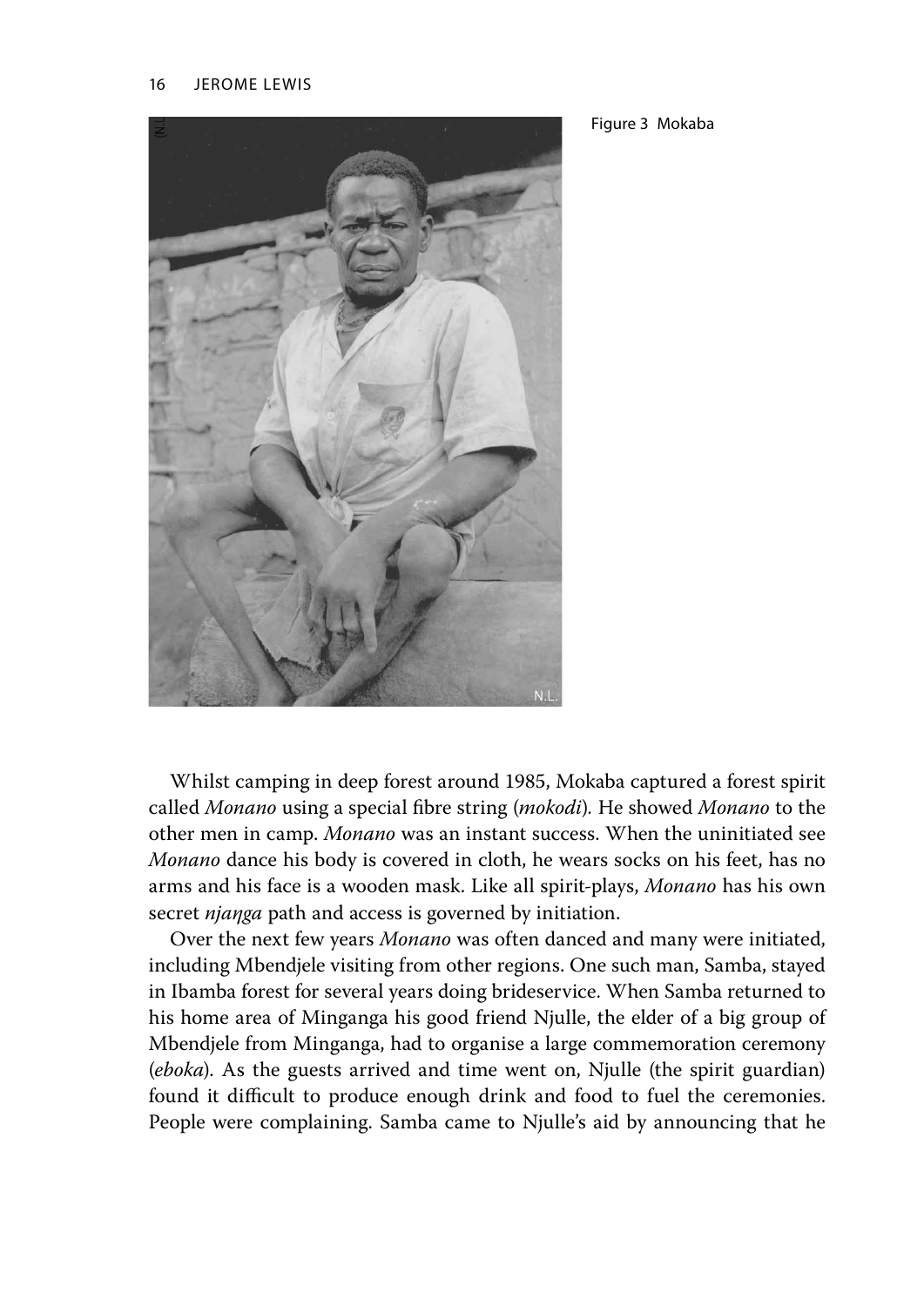had captured a new forest spirit called *Ekatambili*. But *Ekatambili* was exactly the same as *Monano* despite its changed name.

By launching *Ekatambili* during a major commemoration ceremony Samba generated enough money to buy food and drink to sustain many days of spiritplay. Every eligible man present who wanted to participate needed initiating. This 'pulled out money' (*ulua mbongo*) hidden in peoples' pockets. This is the key method by which spirit-plays generate goods.

When the Mbendjele of Ibamba heard the news they were furious. Samba and Njulle had stolen their *mokondi*! As *mokondi* thieves, any insult or wrong done to Mbendjele of Minganga was now justified. Insults flew! When Njulle heard these he composed a *Malobe* song to insult Mokaba: '*Mokaba a mu toηga yε, a pia mambi na mabo!'* (Mokaba got pierced [by sorcery], he takes faeces in his hands!). Since Mokaba walks on his hands, so he must put his hands in faeces.

Mokaba was on a long journey in deep forest when he heard the song during a *Malobe* spirit-play. Mokaba was shocked 'He sings about me like this! We are both invalids! So, they shall sing further!' Since Njulle was born with a tiny malformed right arm attached to a full hand Mokaba responded with another song. '*Njulle a bukia obo na mitambo a bunjia*' (Njulle broke his arm in a fibre trap).

Njulle was infuriated and threatened Mokaba and his group with violence. The song battle continued and the two groups insulted and offended each other whenever possible. In 1995 a large brawl took place in the main logging town, and another potentially more serious affair, involving dozens of men on either side, was narrowly averted by my intervention a year later. Some of Mokaba's kinsmen were travelling with me while I did censuses in the Minganga area. They used Njulle's secret *njaηga* path as a toilet*.* Njulle demanded they pay a fine. They refused and explained the problem to me. As aggressive shouting of claims and counter-claims increased the tension, mass violence seemed imminent, so I paid the fine.

When I returned to Mokaba's home area in 2000 I was very sad to learn of his death from food poisoning in 1999. His two brothers inherited *Monano*'s leather bag (*ngamata*). As they moved between forest camps they carried the bag with them and carefully kept it out of the rain in their huts.

Returning again in 2003, we performed *Ejεngi* and people came from all around. On the third day, towards the end of the ceremony, the men summoned Mokaba's brothers onto the *njaηga* path. News had come in from the forest that *Monano*'s leather bag (*ngamata*) had been left in an abandoned camp. A party of logging workers came through the area, found the camp and opened the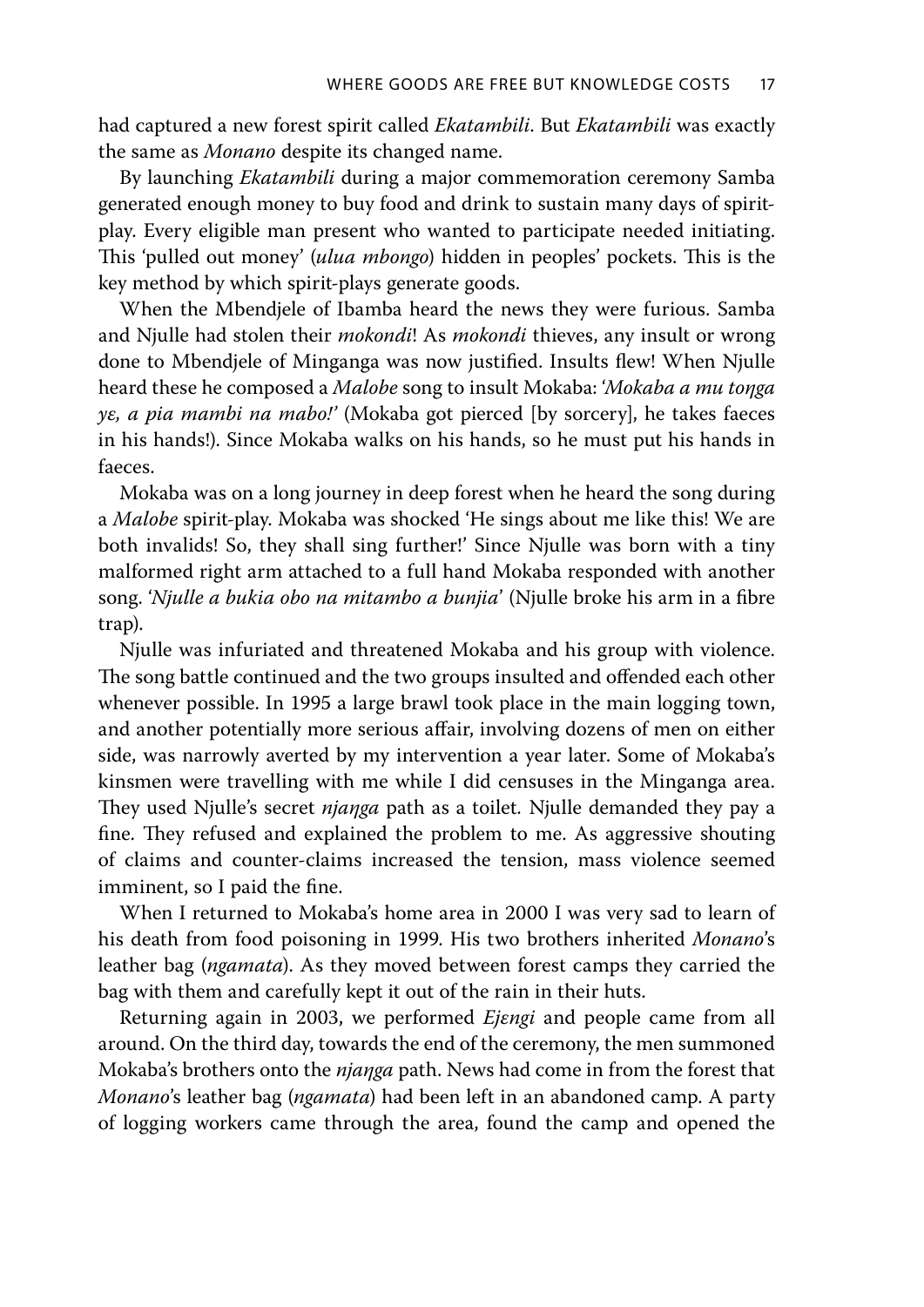bag. Its contents were found on the ground. *Monano* had escaped back into the forest. The men considered this a great tragedy. It took many years to recover the situation. In 2011 I saw Mokaba's brothers again and asked about *Monano.*  They explained that they had recaptured him and now *Monano* danced again.

## **6.** *Mokondi* **forest spirit economies**

The movement and dancing of spirit-plays connect, identify and distinguish Mbendjele and other BaYaka over a wide area. Old spirit-plays*,* such as *Ejεngi*  and *Yele,* are widely distributed among BaYaka groups and so rarely traded. However, newer spirit-plays are unevenly distributed between clans living in the same forest area. These newer spirit-plays have a variety of histories. Some were traded from other BaYaka (Mbendjele say they got *Malobe* and *Niabula*  from Baka), some came from other Mbendjele clans or communities and others, such as *Monano*, were captured in the forest.

Introducing a new spirit-play to one's clan after a long journey (*molongo*) is, like smoked meat or fish, one of the spoils of the journey brought back for others to enjoy. Like Samba who stole *Monano,* a man who travels to do brideservice or to work outside his traditional forest may learn about new spirit-plays. If accepted by the original spirit-guardian, he can legitimately become a spiritguardian. He must give the original spirit-guardian all he demands, principally metal goods such as small anvils, coils or spear blades, but also wine, food, cloth and money. If he satisfies the spirit-guardian, he will be initiated and becomes a legitimate spirit-guardian himself. Then he can begin producing joy by initiating others and using the spirit-play to 'pull-out/bring into the open' (*ulua*) more goods and money.

While also responsible for procedures, spirit-guardians are expected to 'pull-out money' (*ulua mbongo*) by finding initiates for their spirit-play. Money, unlike meat or honey, can be well hidden and its existence denied. By obliging or pressuring eligible young men to become neophytes, their elder siblings and parents are forced to 'pull-out' their money to pay the fees. Since the money or goods received are shared among all participants to fuel the spirit-play, no one individual will benefit more than others.

Bringing money and goods out into the open is an explicit objective of spiritplays and one of the main ways Mbendjele have made ritual an immediately productive activity. Spirit-plays are also used in this way to pull-out goods from neighbouring villagers. Due to their status as 'first people' BaYaka perform spirit-play rituals at all of the villagers' most important ceremonies. These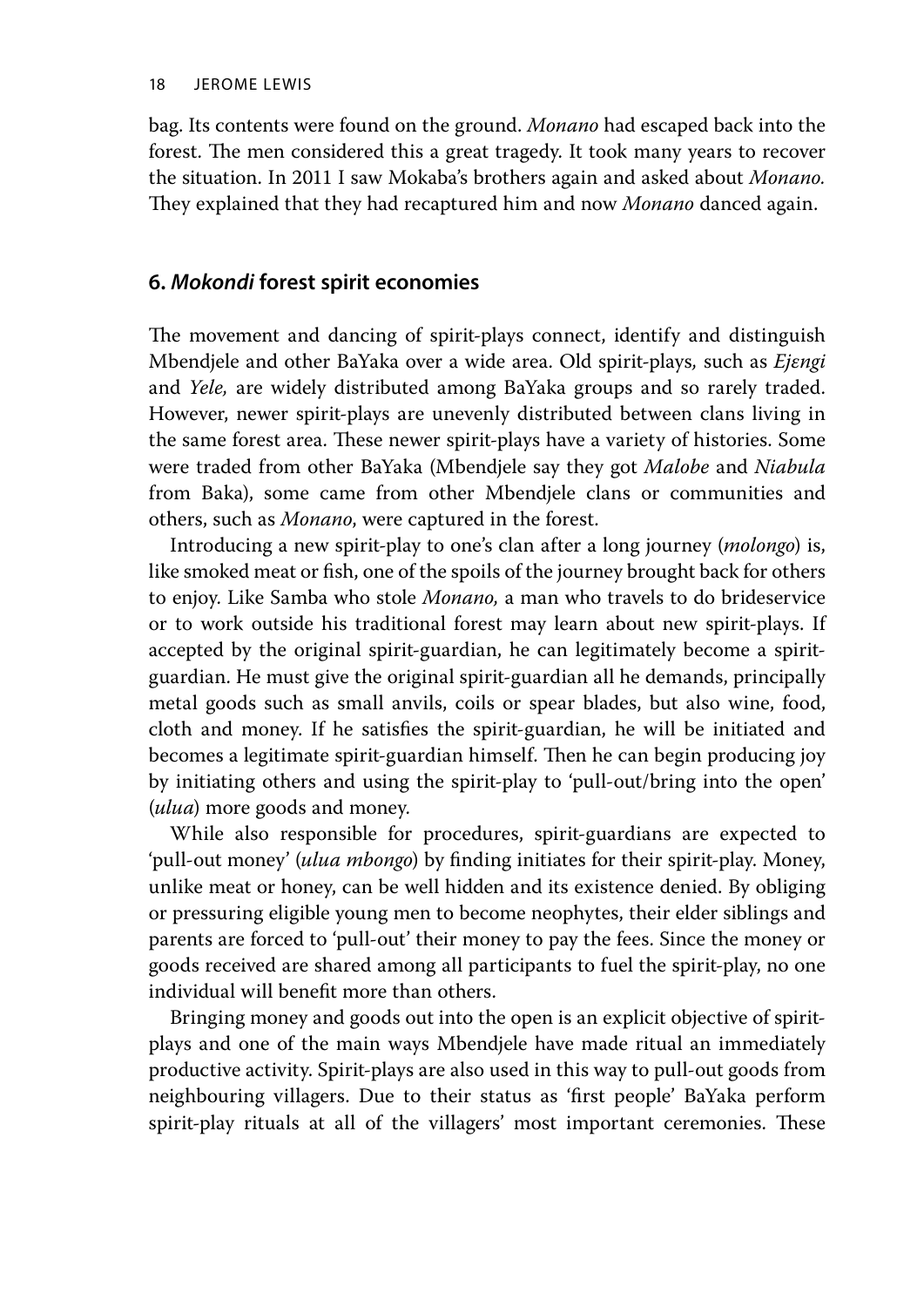ceremonies are the main arena for villagers' inter-clan status competitions. It is important for inter- and intra-villager claims to prestige and status that large numbers of Mbendjele perform spirit-plays during their rites, especially during weeklong commemoration ceremonies (*matanga*).

Between villager clans, status is demonstrated by conspicuous consumption and by sustaining large numbers of dependents on the 'wealth-in-people' model described by Jane Guyer (1993). A well-attended villager commemoration ceremony, with impressive spirit-plays and abundant supplies of food and drink is the mark of a strong clan. Villagers organising such ceremonies have to provide whatever the Mbendjele demand in return for performing their spirit-plays. Mbendjele use this dependence to extract vast quantities of goods from villagers. Villagers often complain about this. They said that other villagers tease them if Mbendjele stop a ritual too early because all the alcohol and tobacco had been consumed.

Since villagers will never be able to buy the rights to perform the spirit-plays or initiate neophytes<sup>2</sup> themselves, the Mbendjele maintain a monopoly on these profitable performances. The Mbendjele are proud that the villagers depend entirely on them for the proper performance of their major rites.

Mbendjele also do commemoration ceremonies (*eboka*) for themselves. Due to their immediate-return economy, like Njulle mentioned earlier, it is challenging to provide for their guests. Although many clans will organise net-hunting expeditions and tap palm trees for wine in order to have at least something to offer, the requirement to give whatever guests demand is always difficult to fulfill. In this context having some new spirit-play rituals to perform will reduce the burden by generating desirable goods such as alcohol, or money.

Introducing a new spirit-play involves initiating as many eligible people as possible. Neophytes will pay an initiation fee. If not in kind, fees are immediately spent on alcohol and other consumables to fuel the performance. During large commemoration ceremonies several dozen neophytes can be initiated generating significant amounts of consumables for several days of performance. This is an important source of sustenance during these long ceremonies.

Another way new spirit-plays generate goods and money is that they will attract curious villagers to come and watch. Mbendjele deftly play up villagers'

<sup>2.</sup> There are two exceptions: *Mabonga* and *Lota*. *Lota* is an *Ejεngi* from Minganga and the story can be read in Lewis 2002:173 fn 148. Sangha-Sangha villagers stole *Mabonga* from the Mbendjele of Ibamba by force sometime before the 1960s, and have suffered the mystical consequences ever since. When some neophytes went mad after initiation in the late 1980s, the villagers stopped performing the ritual until 2005 when a young man usurped the chieftaincy and began holding *Mabonga* ceremonies to intimidate his opponents.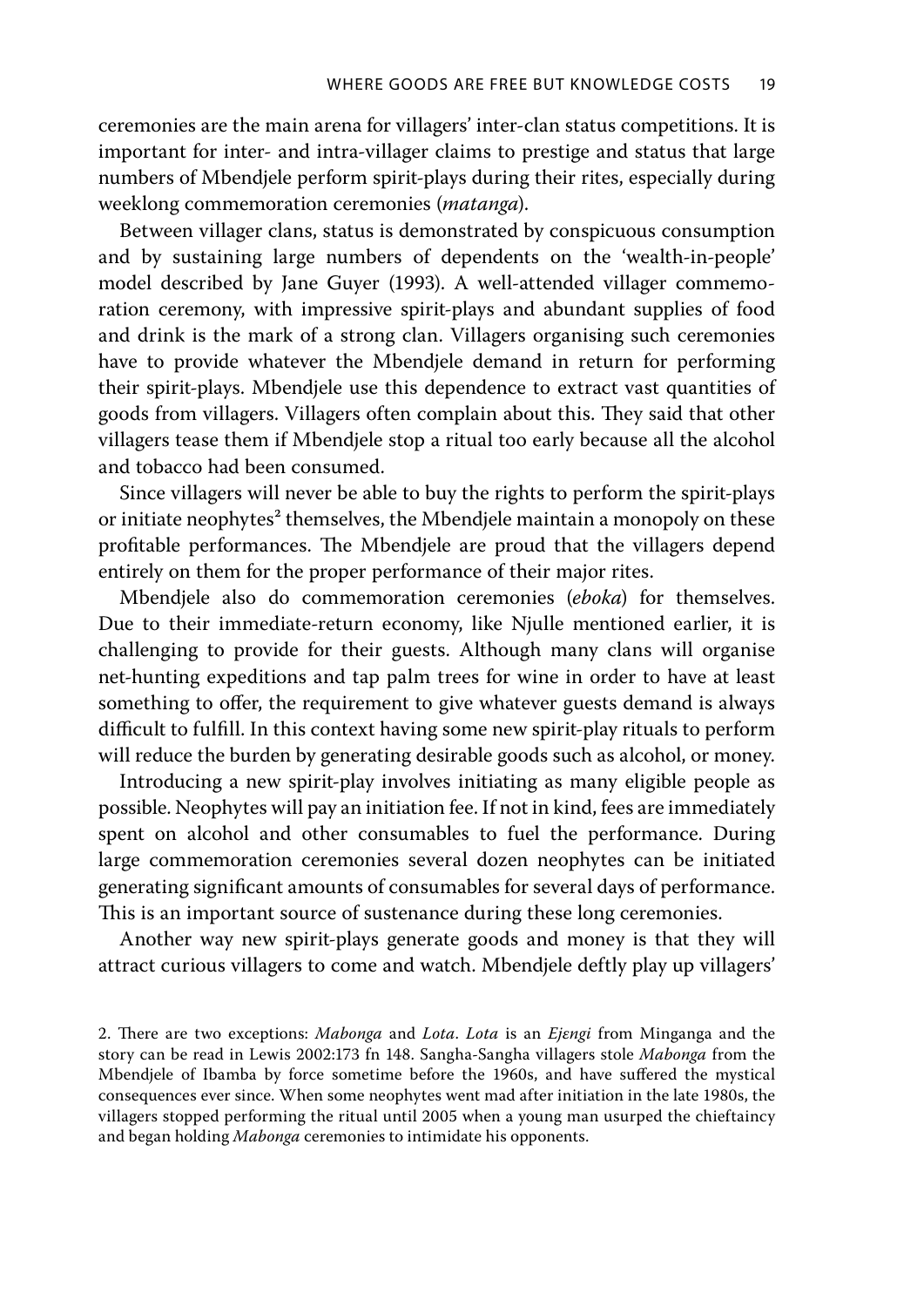claims to superiority by drawing them into status competitions with one another. Spirit-guardians must manipulate villager 'big-men' to contribute something to festivities by telling them how much another villager big-man has already given. If done with charm and skill, a smart spirit-guardian will extract huge amounts of alcohol and manioc.

If the hosting clan entertains their guests with a wide variety of spirit-plays this is appreciated and will be a favourite topic of conversation for some time to come. However, if the hosting clan does not own the spirit-play that their guests are expecting, they will be obliged to find and possibly pay a spiritguardian to call the spirit-play for them. This can become a source of conflict since Mbendjele have so little they are often tempted to do the ritual without following this protocol. This may simply involve doing the spirit-play without an owner present, or more seriously, as Samba did with *Monano* on Njulle's behalf, by changing its name and claiming to be its discoverer so as to initiate others.

Past conflicts over non-payments when one clan was discovered to have danced another's spirit-play led each clan to get its own *mokondi*. Emeka said that the ancestors have bought and sold spirit-plays since ancient times. He knows which spirit-plays his ancestors bought and from whom, as he knows which people his ancestors initiated as spirit-guardians. Some of these transfers occurred several generations ago. Like Emeka, most elders know who legitimately owns what.

This ritual economy of forest spirit-centred relationships are carefully remembered and form a key part of the way Mbendjele identify, discuss and judge the extent to which other Pygmy groups are real 'forest people'. Spirit-play rituals are discussed in terms of the accomplishment of various key aspects of the performance – the quality of the singing and dancing, the appropriateness of the forest spirit's behaviour and the success of the dance formations characteristic of the particular ritual whose performance is being appraised.

Figure 4 illustrates these for *Malobe* and *Enyomo. Malobe* has become the most appreciated spirit-play ritual that the Mbendjele bought from the Ngombe (Baka)*.* The Ibamba Mbendjele got *Malobe* when Dito Dzelle bought it from the Ngombe five generations ago. Since then it went from Ibamba up the Sangha River north of Ouesso, and into the interior to the Terres des Kaboungas and further north to Mbandza. A spirit-play called *Malobe* is danced on the Motaba River, but with very different dance formations and melodies.

The *mokondi Enyomo* is not at Ibamba but travelled South from Mbandza only as far as Terres des Kaboungas and North to the upper Motaba River and some parts of the Ibenga River. In 1997 I participated inadvertently in part of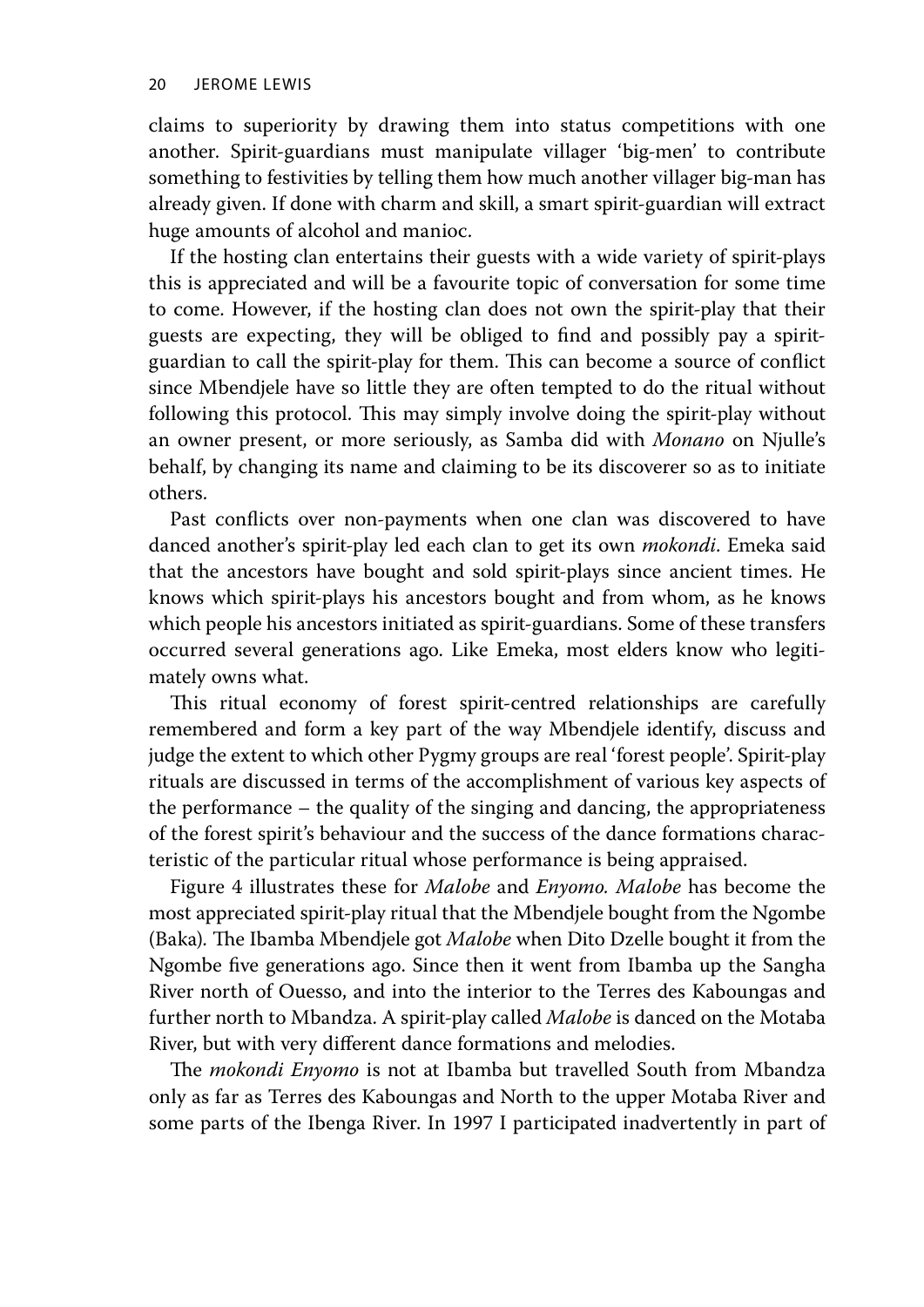

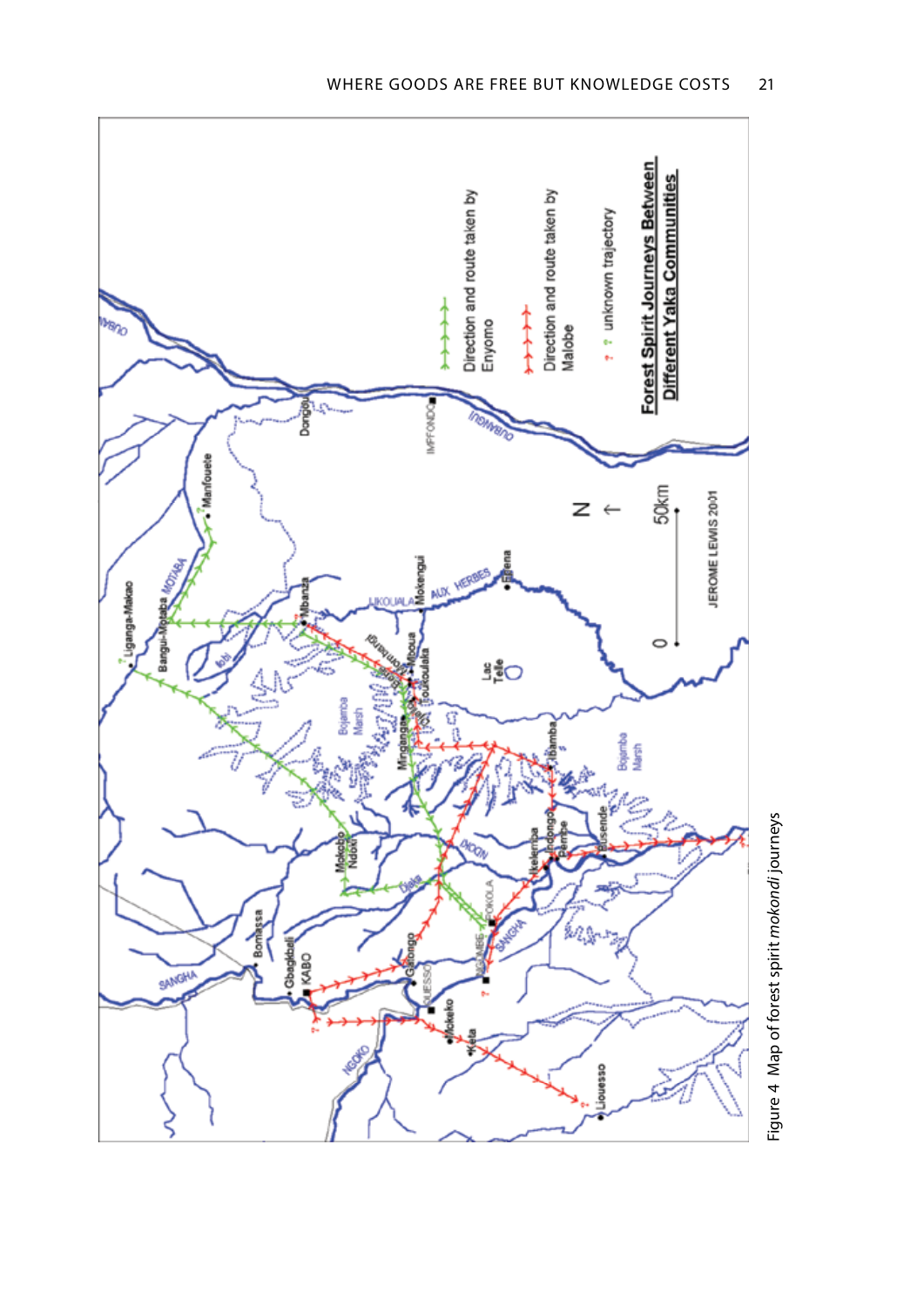this process because the elder, Toma, who was the first *Enyomo* spirit guardian in Makao on the Motaba River, travelled with our party back to his home area with *Enyomo*. Upon arrival he began initiating his clan's people, and many others too. A great *Enyomo* was danced for three days. Toma was perceived as exploitative by some, since he cashed in on all the new initiates when it was his younger brother who had bought *Enyomo*. Toma, being older, claimed the right to be its guardian for the clan. Lewis 2002 (Appendix 1) provides some of the oral history concerning *mokondi* trading between the Ngombe and the Mbendjele over the past century and possibly longer.

## **7. Elephant hunting and spirit-play**

In contrast to the *eboka* or *matanga* (Lingala) commemoration ceremonies just described, elephant hunting combines many types of spirit-play rituals in a way that illustrates the main dimensions of these economies.

Here the great social capital of the elephant's meat is carefully surrounded by spirit-play so as to undermine any claims to status by the hunter by dividing responsibility for his success with the women. This follows the rule that the person who spears an animal first is named it's hunter, someone who speared it second is called *mokobia* even though it may have been their blow that killed. In the context of big game hunting women are hunters, men are *mokobia.*

Occasionally an elephant or its fresh tracks are encountered by chance, but in ideal circumstances *Yele*, a women's spirit-play, precedes the departure of men to go elephant hunting. Women sing *Yele* songs, drink a herbal brew and entering trance fly over the forest. When they see large game such as an elephant they 'tie up' the elephant's spirit. In the early morning they tell the men where to find it. In effect women catch the elephant first. This is why an elephant hunting journey is called '*mwaka ya baito*' – 'a women's hunting trip', although no women accompany the men.

Men then depend on using both mystical and physical skills cultivated and refined during spirit-plays such as *Niabula* and *Ejεngi* to supplement the great skill they have developed in tracking and stalking to get to the elephant. Approaching close enough to shoot or spear the elephant requires secret knowledge acquired on the *njaηga* path in addition to an intimate knowledge of one's fellow hunters and the prey's habits, precision in aim and movement and a significant dose of courage. In line with their egalitarianism, when in conversation men emphasise the help they get from these forest spirits rather than their skill.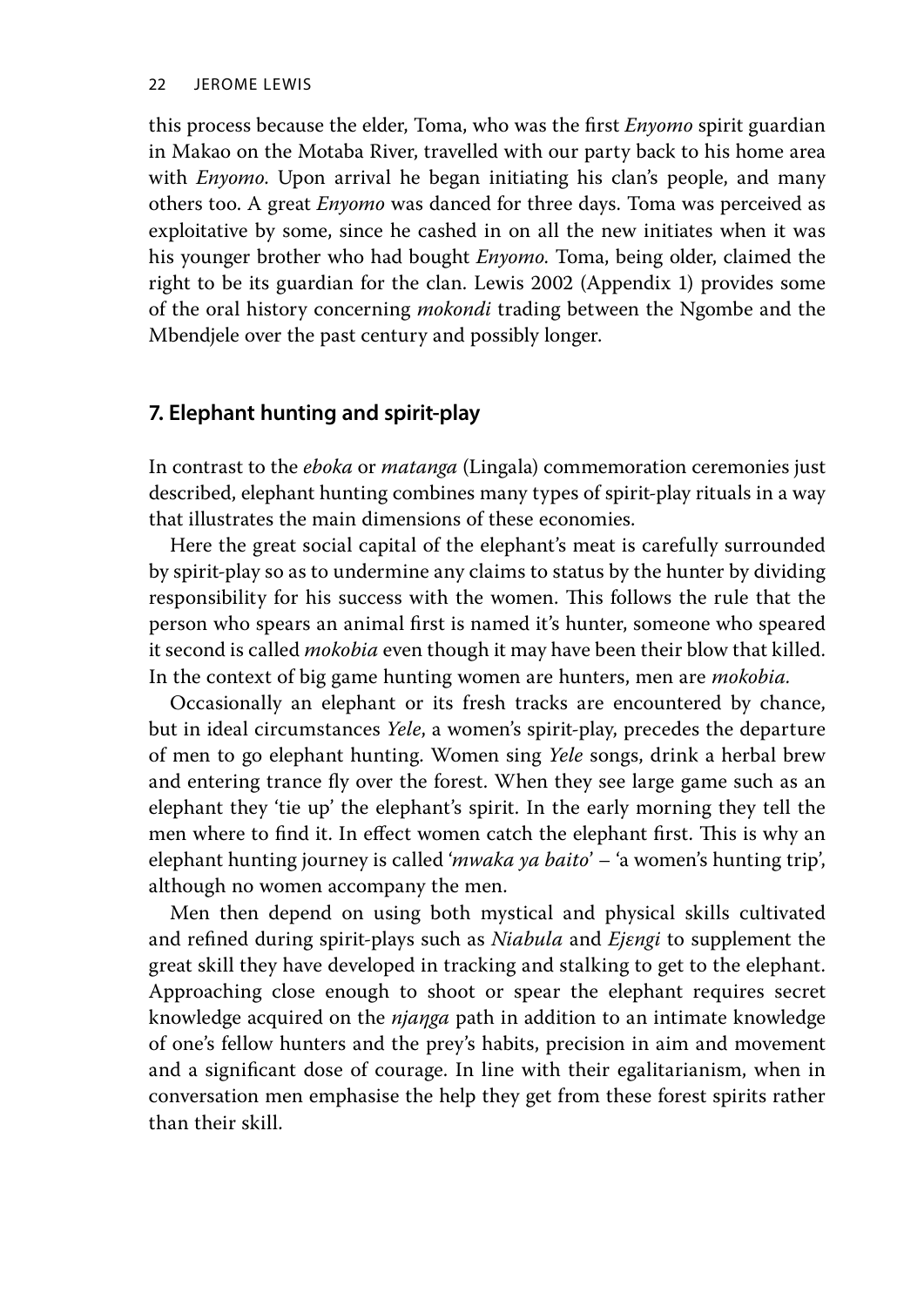While the men are out hunting the elephant the women may continue in the characteristic *Yele* deep trance posture. Women rest their folded raised arm on the top of their crocked head, which bows forward as if weighted down by the arm. I was told that they continue to rock rhythmically back and forth as they sing the *Yele* songs until the forest spirit *Moshunde* flies through the forest to tell them the men have killed, and leads them to the place.

The spirit-play called *Malimbe* occurs at the site of the kill. *Malimbe* uses children as his emissaries to demand whatever he needs (normally meat) from the wife of the elephant hunter (*mwito ya tuma*). *Eya* is called in after dusk to mark the death of the elephant. The *Eya* forest spirits begin a raunchy, sexually explicit and sometimes simply rude conversation with the camp in squeaky, screechy voices, which the singing women saucily reply to.

During feasting *Yolo* will be sung, celebrating the abundance of meat, and later *Eya* again for some more raunchy provocation. Feasting, dancing and sex go well together. Until the majority of the meat is consumed, spirit-plays and feasting continue, sometimes involving the men in all night sessions of *Niabula*, the elephant hunters' spirit-play.

These spirit-play rituals serve to circulate the meat as widely as possible within the camp as well as with other camps. When people in neighbouring camps hear the drumming drifting over to them at night, they know there is something there for them and come to visit. Any extended feasting is accompanied by spirit-play. If sufficient people are present *Ejεngi* is the spirit-play of choice. To enjoy the great abundance provided by killing an elephant many types of spirit-play come together.

#### **8. Conclusion: a regional system**

Hunter-gatherers' spirit-plays are sophisticated, many dimensioned aesthetic achievements. They offer music and dance to establish a dialogue with the forest mediated by the *mokondi* forest spirits. Participants share and are stimulated by the humour, poetry and beauty of the songs, wowed by the aesthetics of the performance and the insight and wisdom of the teachings of the *njaηga* path, and irresistibly drawn to experience the solidarity and community created among people normally widely dispersed in small camps across the forest.

When meeting together like this, spirit-plays 'pull out' desirable goods hiding in peoples' baskets or pockets, while creating and sharing out joy right away. They allow groups in society to communicate with each other as groups rather than as individuals, and cultivate attraction between the gender groups while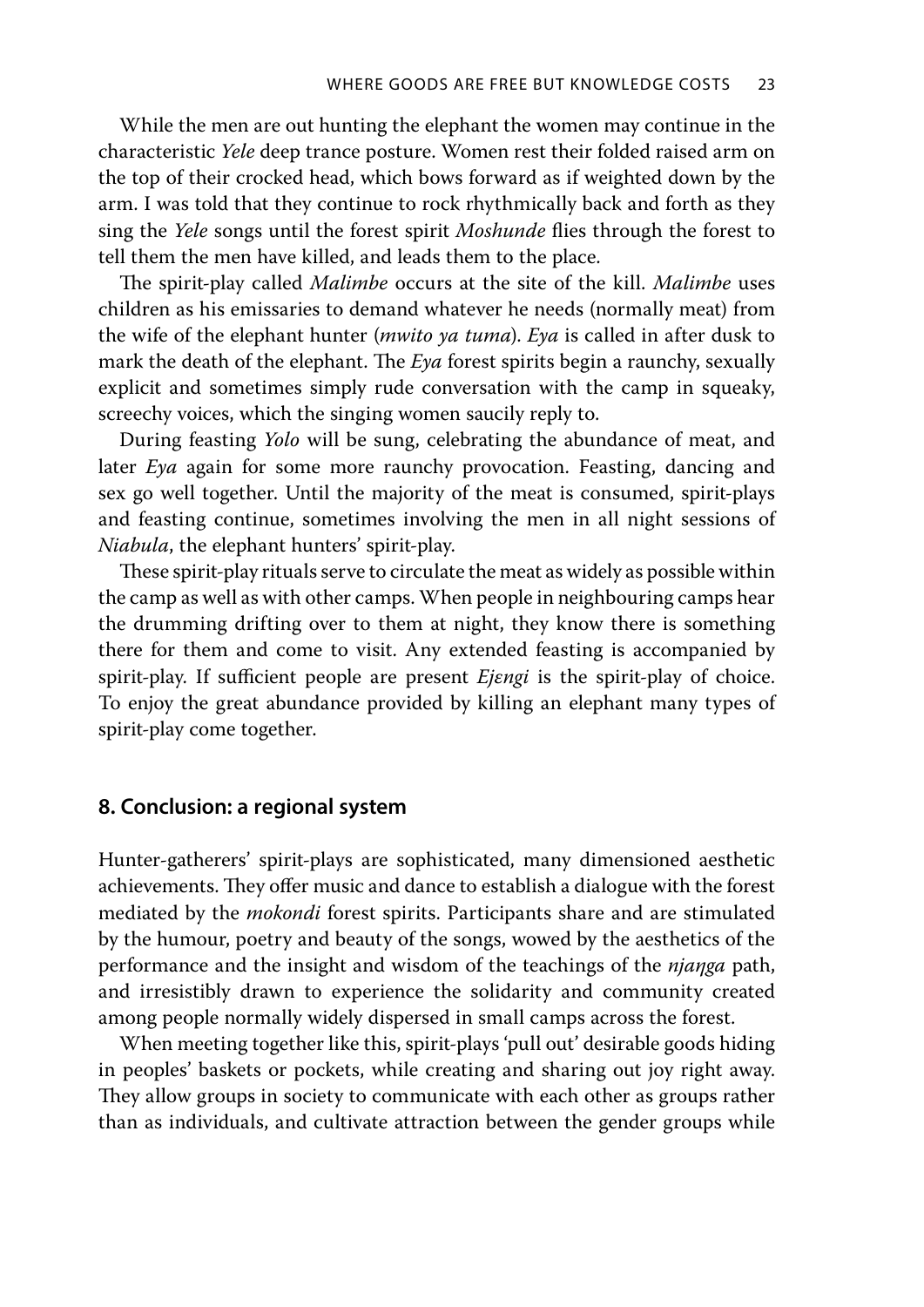re-affirming mythical agreements. If the camp is getting on well then it is 'open', food will come and life is good.

There is huge creativity within this form, with constant innovations to the songs and dances of established spirit-plays, as well as new spirit-plays being discovered, or purchased from neighbours and then brought home, to be learnt and enjoyed, and through the attraction of initiates generate desirable goods to fuel further singing and dancing. The economic achievement of spirit-play is to extract hidden production, distribute actual production and teach skills and knowledge that assure future production.

The trading networks that evolve around the movement of spirit plays across language boundaries and international frontiers unite Mbendjele with each other and with other BaYaka groups. They judge participation in this ritual economy to be a key indicator of their shared identity as autochthonous, egalitarian forest hunter-gatherers. This marks them out as a distinct component of the larger West and Central African cultural area proposed by Herskovits (1926), Vansina (1990) and others.

Despite the BaYaka sometimes being considered small-scale, isolated and mutually independent groups with closer ties to their agriculturalist neighbours than with each other, the ubiquity of spirit play among these different groups in the western Congo Basin hints at a broader shared identity and culture. Approaching from a different angle, Moise labels this the 'autochthonous tradition of Central Africa' (2014). An important reason not to refer to spirit plays as ritual associations is to emphasise the difference between the agriculturalists' practices and those of the autochthonous tradition.

Despite surface resemblances with spirit-play economies, the agriculturalist ritual associations and their ritual economies embody fundamental differences that resemble those between 'delayed return' farming societies and 'immediate-return' hunter-gatherer ones. As with BaYaka spirit play, villager ritual association members are organised in a cult whose access is governed by initiation. Some cults have masked dancers or other performers who display publicly. Others only allow their music or sounds to be heard.

Röschenthaler's 2011 comparative study of the diversity of these cults in the Cross River Region spanning Cameroon and Nigeria allows certain characterisations to be made. Agriculturalist ritual associations are based around ancestral spirit shrines, earth shrines and masquerade plays and only transacted between land-holding, high status men and women for high status goods such as slaves, though now iron and money. The associated performances are intended to be visible manifestations of power and status based around places or objects revealed by the ancestors as powerful. Some cults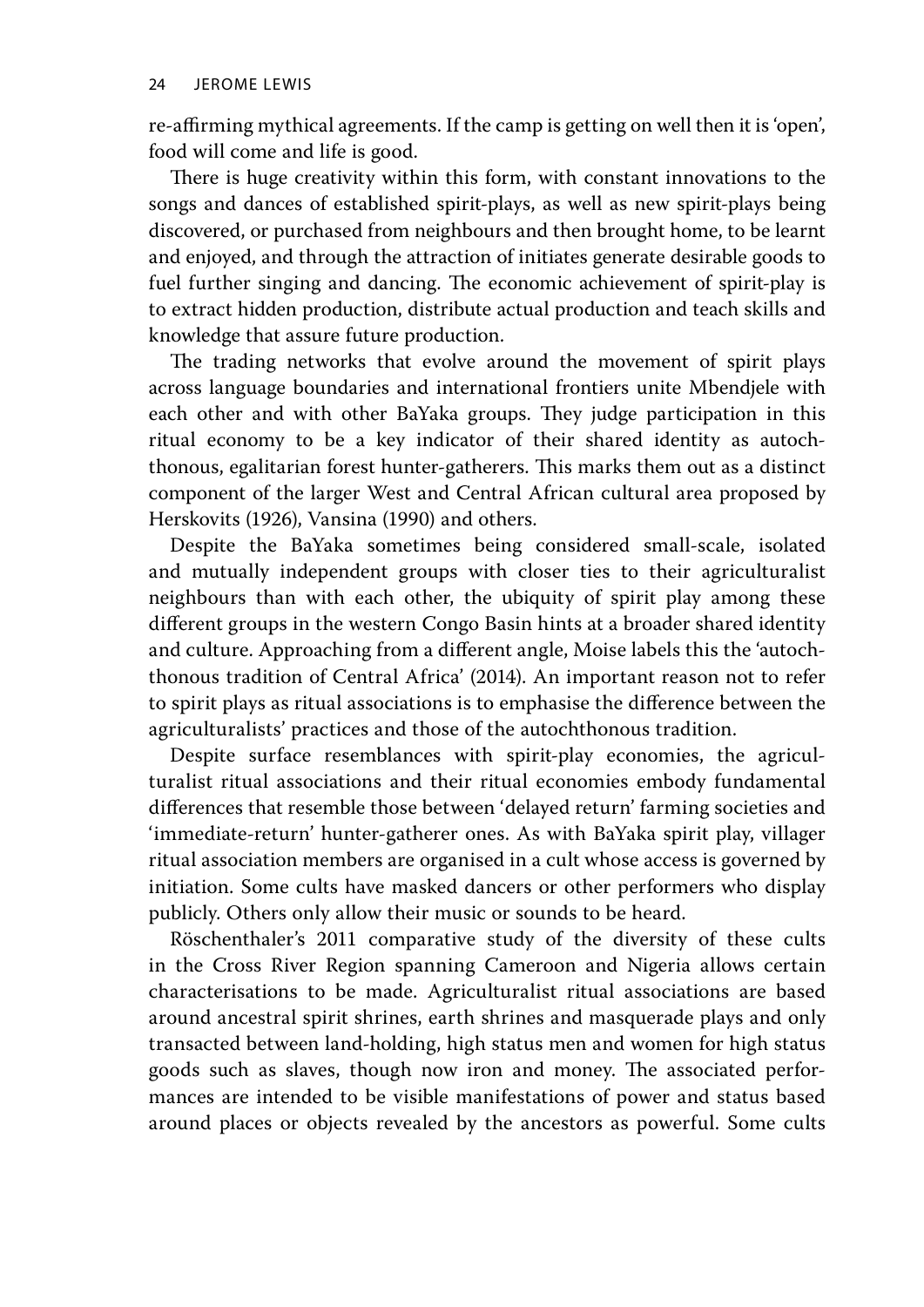perform blood sacrifices, including human sacrifice, others only pour libation to ancestors to gain their blessings.

In village ritual associations, ancestors are the central mediating spirits between initiates and the invisible world. Through the revelation of power objects ancestors become the focus of these cults, and when offered sacrifices, mediate for the living to ensure good harvests, fertility and success in warfare. In other words, ritual work is like farm work; invest now to harvest later. Though the ritual effort is made now, its yield will only be enjoyed in the future. In this sense the ritual associations of villagers, like their economy, are delayed-return.

By contrast, hunter-gatherers' spirit-plays are concerned with immediately producing valued goods for all to freely enjoy, not with waiting for them to come in the future. The hunter-gatherer spirit plays mediate between the camp and the forest, through *mokondi* forest spirits not ancestral spirits, and it is singing that feeds them, not blood. The performance of spirit plays emphasises the equality of all, rather than the status of some.

The different modes BaYaka groups employ to distribute knowledge and material goods are almost an inversion of the scientific ideal that knowledge should be shared on demand, while material property remains exclusive. As I am doing with you now, we academics are expected to share our insights and knowledge freely, but not our shirts, computers or bicycles.

#### **Acknowledgements**

PhD research was supported by the Wenner-Gren Foundation, an Emslie Horniman Scholarship and the Swan Fund (1994–1997). I return regularly to the Mbendjele area. I thank seminar audiences at Heidelberg University, London School of Economics, Kyoto University and Vienna University and two anonymous reviewers for their critically constructive comments on earlier versions of this paper.

#### **References**

Bahuchet, S 1996. Fragments pour une histoire de la Forêt Africaine et de son peuplement: les données linguistiques et culturelles. In Hladik, CM, Hladik, A, Pagezy, H, Linares, OF, Koppert, GJA & Froment, A (eds) *L'alimentation en forêt tropicale: interactions bioculturelles et perspectives de développement*. Paris: Éditions UNESCO:97–119.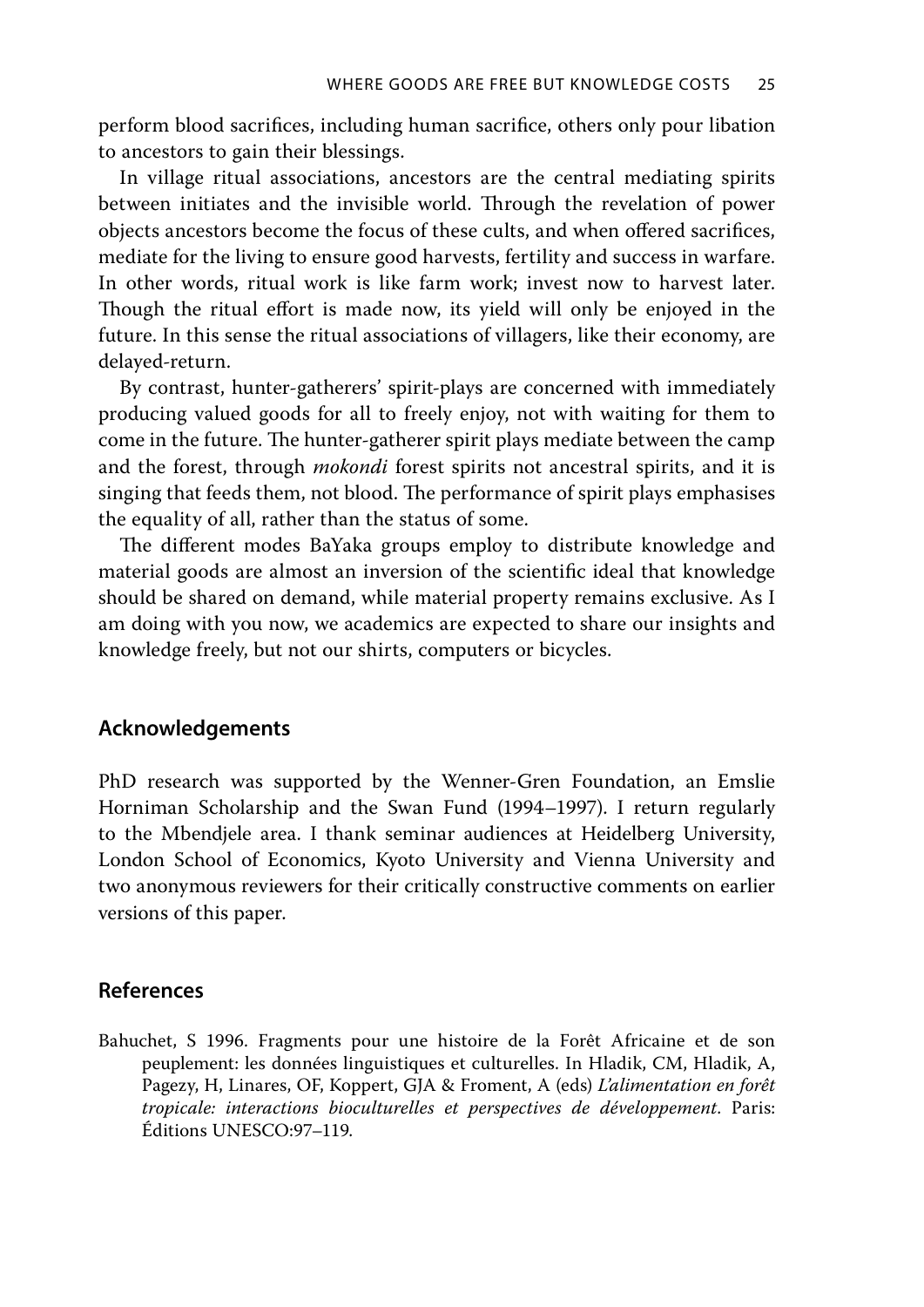Bahuchet, S 2012. Changing language, remaining Pygmy. *Human Biology* 84(1):11–43.

- Barnard, A 1988. Structure and fluidity in Khoisan religious ideas. *Journal of Religion in Africa* 18(3):216–236.
- Blurton-Jones, N 1987. Tolerated theft, suggestions about the evolution of sharing, hoarding and scrounging. *Social Science Information* 26(1):31–54.
- Bonhomme, J, De Ruyter, M & Moussavou, J 2012. Blurring the lines ritual and relationships between Babongo Pygmies and their neighbours (Gabon). *Anthropos* 107(2):387–406.
- Furniss, S and Joiris, V 2011. [A dynamic culture: ritual and musical creation in the](http://difusion.ulb.ac.be/vufind/Record/ULB-DIPOT:oai:dipot.ulb.ac.be:2013/157749/Holdings)  [Baka context](http://difusion.ulb.ac.be/vufind/Record/ULB-DIPOT:oai:dipot.ulb.ac.be:2013/157749/Holdings). *Before Farming* 4(3).
- Joiris, DV 1996. A comparative approach to hunting rituals among the Baka Pygmies. In Kent, S (ed) *Cultural Diversity among 20th Century Foragers*. Cambridge: Cambridge University Press:245–275.
- Joiris, DV 1998. La chasse, la chance, le chant. Aspects du système rituel des Baka du Cameroun. PhD thesis, Université Libre de Bruxelles.
- Gell, A. 1999. *The art of anthropology: essays and diagrams.* In Hirsch, E (ed) LSE Monongraphs in Social Anthropology. London: Athlone Press.
- Guyer, J 1993. Wealth in People and self-realization in equatorial Africa. *Man*, New Series, 28(2):243–265.
- Herskovits, M 1926. The culture areas of Africa. *Africa: Journal of the International African Institute* 3(1):59–77.
- Ichikawa, M 2005. Food sharing and ownership among Central African huntergatherers: an evolutionary perspective. In Widlok, T & Tadesse, W (eds) *Property and equality*. Oxford: Berghan Books:151–164.
- Katz, Richard 1982. *Boiling energy: community healing among the Kalahari Kung*. London: Harvard University Press.
- Lewis, J 2002. Forest hunter-gatherers and their world. PhD thesis, University of London.
- Lewis, J 2003. *The hunter's curse.* Film in the 'What's going on?' video and documentation tool. London School of Economics. 7 minutes. [http://elearning.lse.ac.uk/](http://elearning.lse.ac.uk/dart/wgo/wgoLevel1.html) [dart/wgo/wgoLevel1.html.](http://elearning.lse.ac.uk/dart/wgo/wgoLevel1.html)
- Lewis, J 2008. Ekila: Blood, bodies and egalitarian societies**.** *Journal of the Royal Anthropological Institute* 14:297–315.
- Low, C 2015. The role of the body in Kalahari San healing dances. *Hunter Gatherer Research* 1:27–57.
- Kisliuk, M 2001. *Seize the dance. BaAka musical life and the ethnography of performance.*  Oxford: Oxford University Press.
- Moise, R 2014. *Do Pygmies have a history?* revisited: The autochthonous tradition in the history of equatorial Africa. In Hewlett, B (ed) *Hunter-Gatherers of the Congo Basin. Cultures, Histories and Biology of African Pygmies.* New Brunswick and London: Transaction Publishers:85–116.
- Peterson, N 1993. Demand sharing: reciprocity and the pressure for generosity among foragers. *American Anthropologist* 95(4):860–874.
- Röschenthaler, U 2011. *Purchasing culture: the dissemination of cult associations in the Cross River region of Cameroon and Nigeria*. New Jersey: Africa World Press.